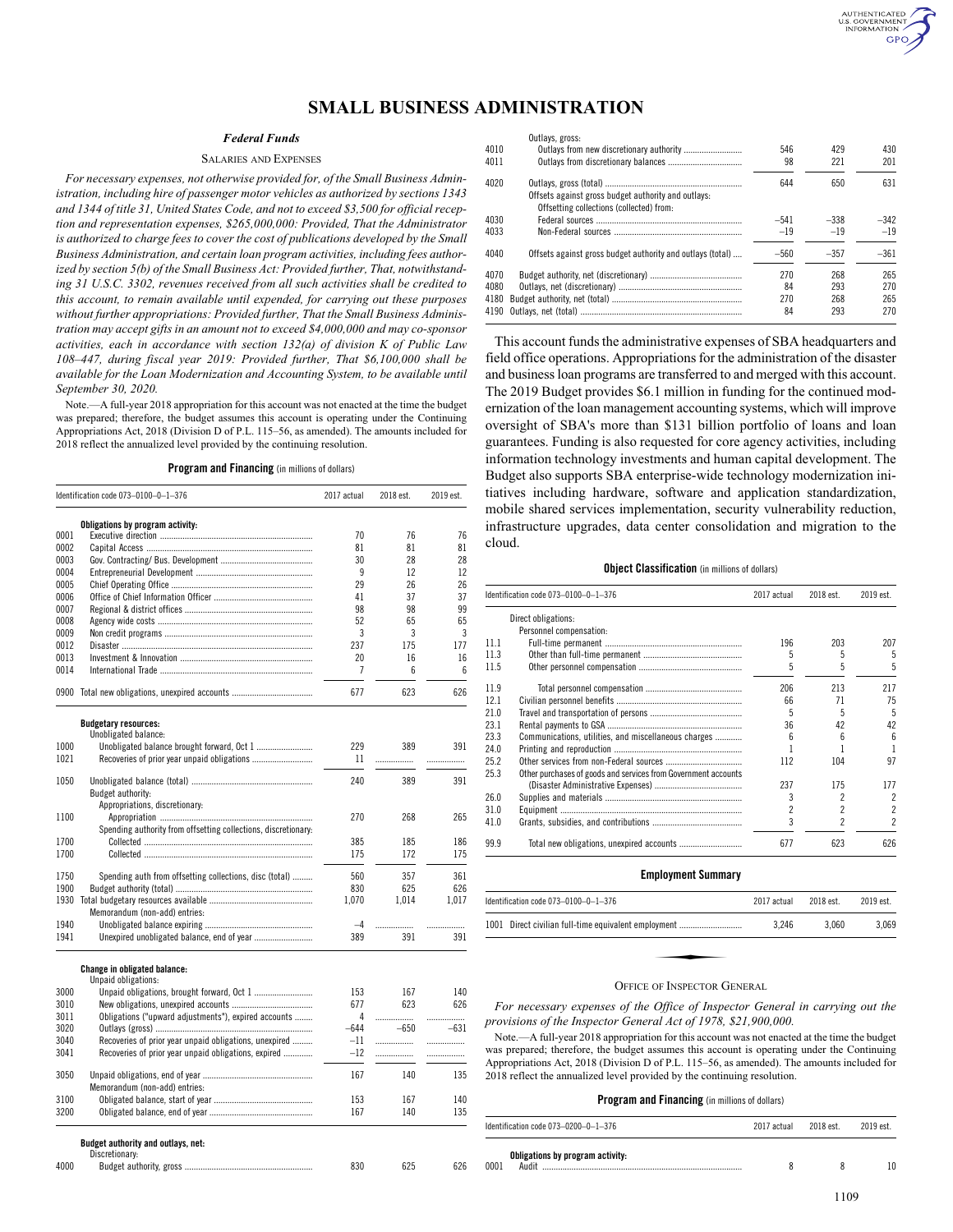### OFFICE OF INSPECTOR GENERAL—Continued

**Program and Financing**—Continued

|      | Identification code 073-0200-0-1-376                                                            | 2017 actual              | 2018 est.      | 2019 est.      |  |
|------|-------------------------------------------------------------------------------------------------|--------------------------|----------------|----------------|--|
| 0002 |                                                                                                 | 11                       | 11             | 11             |  |
| 0003 |                                                                                                 | 1                        | $\overline{c}$ | $\overline{c}$ |  |
| 0004 | Immediate office, Chief of staff, and Counsel                                                   | 1                        | $\mathbf{1}$   | 1              |  |
| 0900 |                                                                                                 | 21                       | 22             | 24             |  |
|      | <b>Budgetary resources:</b><br>Unobligated balance:                                             |                          |                |                |  |
| 1000 | Budget authority:                                                                               | 5                        | 5              | 4              |  |
|      | Appropriations, discretionary:                                                                  |                          |                |                |  |
| 1100 |                                                                                                 | 20                       | 20             | 22             |  |
|      | Spending authority from offsetting collections, discretionary:                                  |                          |                |                |  |
| 1700 |                                                                                                 | 1                        | 1              | 1              |  |
| 1900 |                                                                                                 | 21                       | 21             | 23             |  |
| 1930 |                                                                                                 | 26                       | 26             | 27             |  |
|      | Memorandum (non-add) entries:                                                                   |                          |                |                |  |
| 1941 | Unexpired unobligated balance, end of year                                                      | 5                        | 4              | 3              |  |
|      | Change in obligated balance:<br>Unpaid obligations:                                             |                          |                |                |  |
| 3000 |                                                                                                 | 3                        | 4              | 4              |  |
| 3010 |                                                                                                 | 21                       | 22             | 24             |  |
| 3020 |                                                                                                 | $-20$                    | $-22$          | $-24$          |  |
| 3050 | Memorandum (non-add) entries:                                                                   | 4                        | 4              | 4              |  |
| 3100 |                                                                                                 |                          | 4              | 4              |  |
| 3200 |                                                                                                 | 3<br>4                   | 4              | 4              |  |
|      | Budget authority and outlays, net:                                                              |                          |                |                |  |
|      | Discretionary:                                                                                  |                          |                |                |  |
| 4000 | Outlays, gross:                                                                                 | 21                       | 21             | 23             |  |
| 4010 |                                                                                                 | 18                       | 19             | 21             |  |
| 4011 |                                                                                                 | $\overline{\phantom{a}}$ | 3              | 3              |  |
| 4020 |                                                                                                 | 20                       | 22             | 24             |  |
|      | Offsets against gross budget authority and outlays:<br>Offsetting collections (collected) from: |                          |                |                |  |
| 4030 |                                                                                                 | $-1$                     | $-1$           | $-1$           |  |
| 4180 |                                                                                                 | 20                       | 20             | 22             |  |
| 4190 |                                                                                                 | 19                       | 21             | 23             |  |

The 2019 Budget proposes \$21.9 million in new budget authority and \$1 million transferred from the Disaster Loans Program account for a total of \$22.9 million for the Office of Inspector General (OIG). This appropriation provides funds for agency-wide audit, investigative, and related functions to promote economy and efficiency in SBA operations and to prevent and detect waste, fraud, and abuse.

### **Object Classification** (in millions of dollars)

| Identification code 073-0200-0-1-376 |                     | 2017 actual | 2018 est. | 2019 est. |
|--------------------------------------|---------------------|-------------|-----------|-----------|
|                                      | Direct obligations: |             |           |           |
| 11.1                                 |                     |             |           |           |
| 12.1                                 |                     |             |           |           |
| 25.2                                 |                     |             |           |           |
| 99.0                                 |                     | 20          |           |           |
| 99.0                                 |                     |             |           |           |
| 999                                  |                     |             |           |           |

**Employment Summary**

| Identification code 073-0200-0-1-376                 | 2017 actual | 2018 est. | 2019 est. |
|------------------------------------------------------|-------------|-----------|-----------|
| 1001 Direct civilian full-time equivalent employment | 101         | 107       | 114       |
|                                                      |             |           |           |
| <b>OFFICE OF ADVOCACY</b>                            |             |           |           |

*For necessary expenses of the Office of Advocacy in carrying out the provisions of title II of Public Law 94–305 (15 U.S.C. 634a et seq.) and the Regulatory Flexib-* *ility Act of 1980 (5 U.S.C. 601 et seq.), \$9,120,000, to remain available until expended.*

Note.—A full-year 2018 appropriation for this account was not enacted at the time the budget was prepared; therefore, the budget assumes this account is operating under the Continuing Appropriations Act, 2018 (Division D of P.L. 115–56, as amended). The amounts included for 2018 reflect the annualized level provided by the continuing resolution.

|  |  | <b>Program and Financing</b> (in millions of dollars) |  |  |  |  |  |
|--|--|-------------------------------------------------------|--|--|--|--|--|
|--|--|-------------------------------------------------------|--|--|--|--|--|

|      | Identification code 073-0300-0-1-376                 |                | 2018 est.                | 2019 est.      |  |
|------|------------------------------------------------------|----------------|--------------------------|----------------|--|
| 0001 | Obligations by program activity:                     | 8              | 9                        | 9              |  |
|      | <b>Budgetary resources:</b><br>Unobligated balance:  |                |                          |                |  |
| 1000 | Budget authority:                                    | 1              | $\overline{\phantom{a}}$ | $\overline{2}$ |  |
|      | Appropriations, discretionary:                       |                |                          |                |  |
| 1100 |                                                      | 9              | 9                        | 9              |  |
| 1930 | Memorandum (non-add) entries:                        | 10             | 11                       | 11             |  |
| 1941 |                                                      | $\mathfrak{p}$ | $\mathfrak{p}$           | $\overline{2}$ |  |
|      | Change in obligated balance:<br>Unpaid obligations:  |                |                          |                |  |
| 3000 |                                                      | 2              | $\overline{\phantom{a}}$ | 3              |  |
| 3010 |                                                      | 8              | 9                        | 9              |  |
| 3020 |                                                      | -8             | $-8$                     | -8             |  |
| 3050 | Memorandum (non-add) entries:                        | $\overline{2}$ | 3                        | 4              |  |
| 3100 |                                                      | 2              | $\overline{c}$           | 3              |  |
| 3200 |                                                      | $\overline{c}$ | 3                        | 4              |  |
|      | Budget authority and outlays, net:<br>Discretionary: |                |                          |                |  |
| 4000 | Outlays, gross:                                      | 9              | 9                        | 9              |  |
| 4010 |                                                      | 7              | 8                        | 8              |  |
| 4011 |                                                      | 1              |                          |                |  |
| 4020 |                                                      | 8              | 8                        | 8              |  |
| 4180 |                                                      | 9              | 9                        | 9              |  |
| 4190 |                                                      | 8              | 8                        | 8              |  |

The 2019 Budget proposes \$9.1 million in new budget authority. This appropriation provides funds for operations of the Office of Advocacy to carry out its statutory duties, including those under the Regulatory Flexibility Act. Pursuant to the funding authorization in Section 1602 (c) of the Small Business Jobs Act, SBA is requesting that the funds remain available until expended. The Office of Advocacy's advice and small business research help the Federal Government take into account the concerns of small businesses when it develops policies and regulations. The Office's regional advocates support regulatory flexibility at the State level, work with the regional Regulatory Fairness Boards established by the Small Business Regulatory Enforcement Fairness Act, and promote the use of Advocacy research and data products in the curricula of universities and other schools in their respective regions.

### **Object Classification** (in millions of dollars)

|      | Identification code 073-0300-0-1-376<br>2017 actual |  | 2018 est. | 2019 est. |  |
|------|-----------------------------------------------------|--|-----------|-----------|--|
|      | Direct obligations:                                 |  |           |           |  |
| 11.1 |                                                     |  |           | ĥ         |  |
| 12.1 |                                                     |  |           | 2         |  |
| 25.2 |                                                     |  |           |           |  |
| 99.9 |                                                     |  |           |           |  |

### **Employment Summary**

| Identification code 073-0300-0-1-376<br>2017 actual  |    | 2018 est. | 2019 est. |  |
|------------------------------------------------------|----|-----------|-----------|--|
| 1001 Direct civilian full-time equivalent employment | 44 | 52        | 52        |  |
|                                                      |    |           |           |  |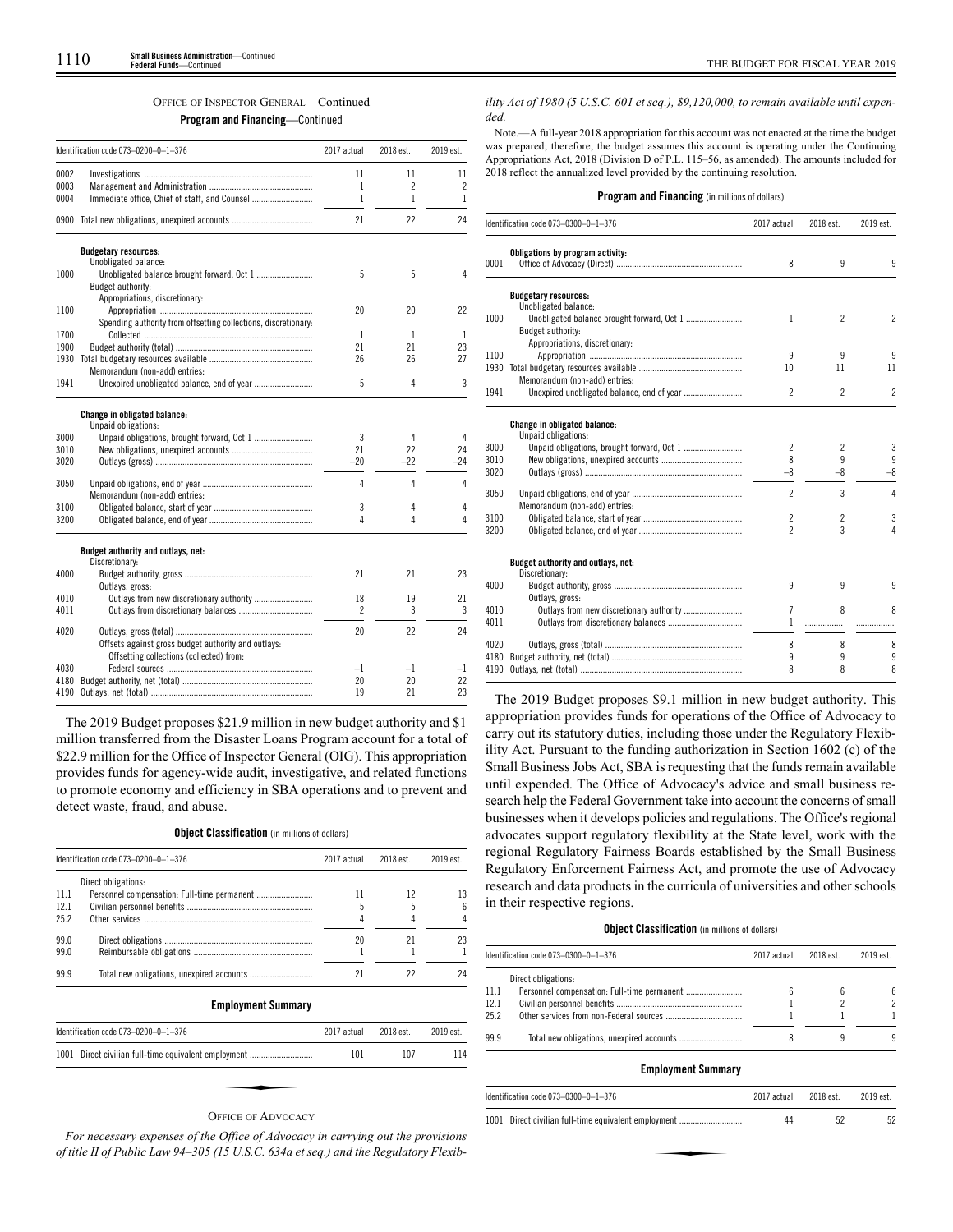### ENTREPRENEURIAL DEVELOPMENT PROGRAM

*For necessary expenses of programs supporting entrepreneurial and small business development, \$192,450,000, to remain available until September 30, 2020: Provided, That \$110,000,000 shall be available to fund grants for performance in fiscal year 2019 or fiscal year 2020 as authorized by section 21 of the Small Business Act: Provided further, That not more than 10 percent of the amounts made available in the preceding proviso shall be available for the Administration to award grants (including contracts and cooperative agreements) to entities described in 15 U.S.C. 648(a)(1) if such entities submit proposals that meet criteria established by the Administration: Provided further, That the grants (including contracts and cooperative agreements) described in the preceding proviso shall be exempt from the requirements of 15 U.S.C. 648(a)(4): Provided further, That \$25,000,000 shall be for marketing, management, and technical assistance under section 7(m) of the Small Business Act (15 U.S.C. 636(m)(4)) by intermediaries that make microloans under the microloan program: Provided further, That \$10,000,000 shall be available for grants to States to carry out export programs authorized under section 22(l) of the Small Business Act (15 U.S.C. 649(l)) to assist small business concerns.*

Note.—A full-year 2018 appropriation for this account was not enacted at the time the budget was prepared; therefore, the budget assumes this account is operating under the Continuing Appropriations Act, 2018 (Division D of P.L. 115–56, as amended). The amounts included for 2018 reflect the annualized level provided by the continuing resolution.

### **Program and Financing** (in millions of dollars)

|      | Identification code 073-0400-0-1-376                       | 2017 actual | 2018 est. | 2019 est. |
|------|------------------------------------------------------------|-------------|-----------|-----------|
| 0001 | Obligations by program activity:                           | 226         | 243       | 192       |
|      | <b>Budgetary resources:</b><br>Unobligated balance:        |             |           |           |
| 1000 |                                                            | 8           | 29        | 29        |
| 1021 |                                                            | 3           | .         | .         |
| 1050 | Budget authority:<br>Appropriations, discretionary:        | 11          | 29        | 29        |
| 1100 |                                                            | 245         | 243       | 192       |
| 1900 |                                                            | 245         | 243       | 192       |
| 1930 | Memorandum (non-add) entries:                              | 256         | 272       | 221       |
| 1940 |                                                            | $-1$        | .         |           |
| 1941 |                                                            | 29          | 29        | 29        |
|      | <b>Change in obligated balance:</b><br>Unpaid obligations: |             |           |           |
| 3000 |                                                            | 204         | 208       | 247       |
| 3010 |                                                            | 226         | 243       | 192       |
| 3011 | Obligations ("upward adjustments"), expired accounts       | 1           | .         | .         |
| 3020 |                                                            | $-214$      | $-204$    | $-210$    |
| 3040 | Recoveries of prior year unpaid obligations, unexpired     | $-3$        | .         | .         |
| 3041 | Recoveries of prior year unpaid obligations, expired       | $-6$        | .         | .         |
| 3050 | Memorandum (non-add) entries:                              | 208         | 247       | 229       |
| 3100 |                                                            | 204         | 208       | 247       |
| 3200 |                                                            | 208         | 247       | 229       |
|      | Budget authority and outlays, net:<br>Discretionary:       |             |           |           |
| 4000 | Outlays, gross:                                            | 245         | 243       | 192       |
| 4010 |                                                            | 52          | 85        | 67        |
| 4011 |                                                            | 162         | 119       | 143       |
| 4020 |                                                            | 214         | 204       | 210       |
| 4180 |                                                            | 245         | 243       | 192       |
| 4190 |                                                            | 214         | 204       | 210       |

For 2019, this account supports SBA's core counseling, training and technical assistance programs, including Small Business Development Centers (SBDC), SCORE, Women's Business Centers, Veterans' Business Outreach Centers, and Microloan technical assistance, as well as various entrepreneurial development programs and initiatives. These include Entrepreneurial Education, a program designed to train and develop small business owners who are poised for growth; the State Trade Expansion Program (STEP), which helps small businesses tap global markets and expand exports; and Veterans Outreach programs like the Boots to Business program, which provides entrepreneurship training to America's veterans

transitioning to civilian life. The Budget also supports other place-based initiatives, such as the HubZone Program and other outreach and contracting activities. In 2019, the Budget proposes the creation of a competitive setaside within the SBDC program that would reward those centers that most efficiently utilize their resources and provide innovative methods to help entrepreneurs.

### **Object Classification** (in millions of dollars)

|      | Identification code 073-0400-0-1-376 | 2017 actual | 2018 est. | 2019 est. |
|------|--------------------------------------|-------------|-----------|-----------|
|      | Direct obligations:                  |             |           |           |
| 11.1 |                                      |             |           | 2         |
| 12.1 |                                      |             |           |           |
| 25.2 |                                      | 13          | 13        | 13        |
| 41.0 |                                      | 210         | 227       | 176       |
| 99.9 |                                      | 226         | 243       | 192       |

### **Employment Summary**

| ldentification code 073–0400–0–1–376                 | 2017 actual | 2018 est. | 2019 est. |
|------------------------------------------------------|-------------|-----------|-----------|
| 1001 Direct civilian full-time equivalent employment | 24          | 25        | 25        |
|                                                      |             |           |           |
| SURETY BOND GUARANTEES REVOLVING FUND                |             |           |           |

### SURETY BOND GUARANTEES REVOLVING FUND

### **Program and Financing** (in millions of dollars)

|      | Identification code 073-4156-0-3-376                           | 2017 actual  | 2018 est.    | 2019 est.    |
|------|----------------------------------------------------------------|--------------|--------------|--------------|
|      | Obligations by program activity:                               |              |              |              |
| 0801 |                                                                | 16           | 17           | 17           |
|      |                                                                | 16           | 17           | 17           |
|      | <b>Budgetary resources:</b>                                    |              |              |              |
|      | Unobligated balance:                                           |              |              |              |
| 1000 | Unobligated balance brought forward, Oct 1                     | 88           | 91           | 91           |
| 1033 |                                                                | 2            | .            |              |
| 1050 |                                                                | 90           | 91           | 91           |
|      | Budget authority:                                              |              |              |              |
|      | Spending authority from offsetting collections, discretionary: |              |              |              |
| 1700 |                                                                | 17           | 17           | 17           |
| 1930 |                                                                | 107          | 108          | 108          |
|      | Memorandum (non-add) entries:                                  |              |              |              |
| 1941 |                                                                | 91           | 91           | 91           |
|      |                                                                |              |              |              |
|      | <b>Change in obligated balance:</b><br>Unpaid obligations:     |              |              |              |
| 3000 |                                                                | $\ldots$     | 1            | $\mathbf{1}$ |
| 3010 |                                                                | 16           | 17           | 17           |
| 3020 |                                                                | $-15$        | $-17$        | $-17$        |
| 3050 |                                                                | $\mathbf{1}$ | $\mathbf{1}$ | $\mathbf{1}$ |
|      | Memorandum (non-add) entries:                                  |              |              |              |
| 3100 |                                                                |              | 1            | 1            |
| 3200 |                                                                | 1            | 1            | 1            |
|      |                                                                |              |              |              |
|      | Budget authority and outlays, net:<br>Discretionary:           |              |              |              |
| 4000 |                                                                | 17           | 17           | 17           |
|      | Outlays, gross:                                                |              |              |              |
| 4010 |                                                                | 15           | 17           | 17           |
|      | Offsets against gross budget authority and outlays:            |              |              |              |
|      | Offsetting collections (collected) from:                       |              |              |              |
| 4033 |                                                                | $-19$        | $-17$        | $-17$        |
|      | Additional offsets against gross budget authority only:        |              |              |              |
| 4053 | Recoveries of prior year paid obligations, unexpired           |              |              |              |
|      |                                                                | $\mathbf{2}$ |              | .            |
| 4080 |                                                                | $-4$         |              | .            |
| 4180 |                                                                | .            | .            |              |
| 4190 |                                                                | $-4$         | .            | .            |
|      |                                                                |              |              |              |

SBA is authorized to issue bond guarantees to surety companies for construction, service, and supply contracts or work orders, and to reimburse these sureties up to 90 percent of the losses sustained if the contractor defaults. SBA's guarantees provide an incentive for sureties to issue bonds to small contractors who could not otherwise secure them and compete in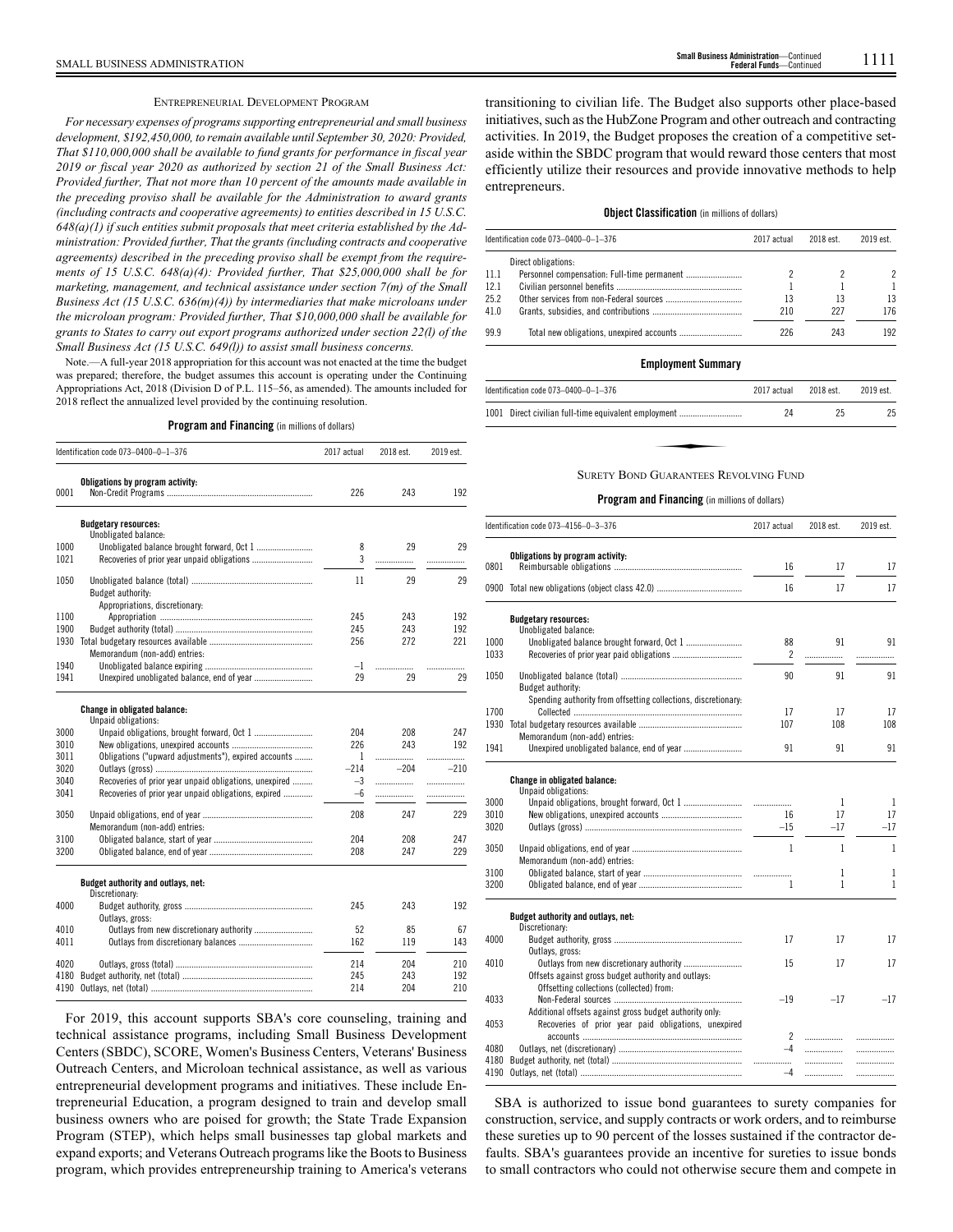SURETY BOND GUARANTEES REVOLVING FUND—Continued

the contracting industry. It is estimated that there are sufficient funds in reserve to cover the cost of claim defaults in 2019. Therefore, no new appropriated funds are requested in the Budget. estimated that<br>aim defaults in<br>aim the Budge

### BUSINESS LOANS PROGRAM ACCOUNT

### (INCLUDING TRANSFER OF FUNDS)

*For the cost of direct loans, \$4,000,000, to remain available until expended: Provided, That such costs, including the cost of modifying such loans, shall be as defined in section 502 of the Congressional Budget Act of 1974: Provided further, That subject to section 502 of the Congressional Budget Act of 1974, during fiscal year 2019 commitments to guarantee loans under section 503 of the Small Business Investment Act of 1958 shall not exceed \$7,500,000,000: Provided further, That during fiscal year 2019 commitments for general business loans authorized under section 7(a) of the Small Business Act shall not exceed \$30,000,000,000 for a combination of amortizing term loans and the aggregated maximum line of credit provided by revolving loans: Provided further, That, notwithstanding section 7(a)(23) of the Small Business Act, the Administration may assess fees pursuant to such section so that the cost of making guarantees under section 7(a) of such Act is less than zero: Provided further, That for fiscal year 2019, section 7(a)(23)(A) of the Small Business Act shall be applied by replacing "0.55 percent" with "0.625 percent": Provided further, That for fiscal year 2019, section 7(a)(18)(A)(iii) of the Small Business Act shall be applied by adding "but less than \$1,000,000" after "\$700,000": Provided further, That for fiscal year 2019, section 7(a)(18)(A) of the Small Business Act shall be applied by redesignating clause (iv) of such section as clause (v), and by inserting the following after clause (iv): "A guarantee fee not to exceed 3.75 percent of the deferred participation share of a total loan amount that is more than \$1,000,000.": Provided further, That during fiscal year 2019 commitments for loans authorized under subparagraph (C) of section 502(7) of The Small Business Investment Act of 1958 (15 U.S.C. 696(7)) shall not exceed \$1,000,000,000: Provided further, That during fiscal year 2019 commitments to guarantee loans for debentures under section 303(b) of the Small Business Investment Act of 1958 shall not exceed \$4,000,000,000: Provided further, That during fiscal year 2019, guarantees of trust certificates authorized by section 5(g) of the Small Business Act shall not exceed a principal amount of \$12,000,000,000.*

*In addition, for administrative expenses to carry out the direct and guaranteed loan programs, \$155,150,000 which may be transferred to and merged with the appropriations for Salaries and Expenses.*

Note.—A full-year 2018 appropriation for this account was not enacted at the time the budget was prepared; therefore, the budget assumes this account is operating under the Continuing Appropriations Act, 2018 (Division D of P.L. 115–56, as amended). The amounts included for 2018 reflect the annualized level provided by the continuing resolution.

**Program and Financing** (in millions of dollars)

|      | Identification code 073-1154-0-1-376                            | 2017 actual | 2018 est.      | 2019 est. |
|------|-----------------------------------------------------------------|-------------|----------------|-----------|
|      | Obligations by program activity:<br>Credit program obligations: |             |                |           |
| 0701 |                                                                 | 4           | 4              | Δ         |
| 0705 |                                                                 | 1           | $\mathfrak{p}$ |           |
| 0706 |                                                                 | 1           |                | .         |
| 0707 |                                                                 | 520         | 112            | .         |
| 0708 | Interest on reestimates of loan guarantee subsidy               | 117         | 14             | .         |
| 0709 |                                                                 | 153         | 152            | 155       |
|      | 0900 Total new obligations, unexpired accounts                  | 796         | 284            | 159       |
|      | <b>Budgetary resources:</b><br>Unobligated balance:             |             |                |           |
| 1000 |                                                                 | 114         | 67             | 22        |
| 1001 | Discretionary unobligated balance brought fwd, Oct 1            | 114         | 67             | .         |
| 1021 |                                                                 | 8           | 10             | 28        |
| 1050 | Budget authority:                                               | 122         | 77             | 50        |
| 1100 | Appropriations, discretionary:                                  | 157         | 156            | 159       |
| 1131 | Unobligated balance of appropriations permanently               | $-55$       | $-55$          | $-50$     |
| 1160 | Appropriations, mandatory:                                      | 102         | 101            | 109       |
| 1200 |                                                                 | 639         | 128            | .         |
| 1900 |                                                                 | 741         | 229            | 109       |
| 1930 |                                                                 | 863         | 306            | 159       |

|      | Memorandum (non-add) entries:                           |                |        |        |
|------|---------------------------------------------------------|----------------|--------|--------|
| 1941 |                                                         | 67             | 22     | .      |
|      | Change in obligated balance:                            |                |        |        |
|      | Unpaid obligations:                                     |                |        |        |
| 3000 | Unpaid obligations, brought forward, Oct 1              | 42             | 22     | 60     |
| 3010 |                                                         | 796            | 284    | 159    |
| 3020 |                                                         | $-806$         | $-236$ | $-157$ |
| 3040 | Recoveries of prior year unpaid obligations, unexpired  | $-8$           | $-10$  | $-28$  |
| 3041 | Recoveries of prior year unpaid obligations, expired    | $-2$           | .      |        |
| 3050 |                                                         | 22             | 60     | 34     |
|      | Memorandum (non-add) entries:                           |                |        |        |
| 3100 |                                                         | 42             | 22     | 60     |
| 3200 |                                                         | 22             | 60     | 34     |
|      | Budget authority and outlays, net:                      |                |        |        |
|      | Discretionary:                                          |                |        |        |
| 4000 | Outlays, gross:                                         | 102            | 101    | 109    |
| 4010 |                                                         | 154            | 99     | 156    |
| 4011 |                                                         | 13             | 9      | 1      |
|      |                                                         |                |        |        |
| 4020 |                                                         | 167            | 108    | 157    |
|      | Offsets against gross budget authority and outlays:     |                |        |        |
|      | Offsetting collections (collected) from:                |                |        |        |
| 4033 |                                                         | $-2$           | .      |        |
|      | Additional offsets against gross budget authority only: |                |        |        |
| 4052 | Offsetting collections credited to expired accounts     | $\overline{2}$ |        |        |
| 4070 |                                                         | 102            | 101    | 109    |
| 4080 |                                                         | 165            | 108    | 157    |
|      | Mandatory:                                              |                |        |        |
| 4090 |                                                         | 639            | 128    | .      |
|      | Outlays, gross:                                         |                |        |        |
| 4100 |                                                         | 639            | 128    | .      |
| 4180 |                                                         | 741            | 229    | 109    |
| 4190 |                                                         | 804            | 236    | 157    |

### **Summary ofLoan Levels, Subsidy Budget Authority and Outlays by Program** (inmillionsof dollars)

|        | Identification code 073-1154-0-1-376                            | 2017 actual | 2018 est. | 2019 est.      |
|--------|-----------------------------------------------------------------|-------------|-----------|----------------|
| 115001 | Direct loan levels supportable by subsidy budget authority:     | 44          | 44        | 42             |
| 115999 |                                                                 | 44          | 44        | 42             |
| 132001 | Direct loan subsidy (in percent):                               | 9.08        | 8.91      | 8.77           |
| 132999 |                                                                 | 9.08        | 8.91      | 8.77           |
| 133001 | Direct loan subsidy budget authority:                           | 4           | 4         | 4              |
| 133999 |                                                                 | 4           | 4         | 4              |
| 134001 | Direct loan subsidy outlays:                                    | 4           | 3         | 3              |
| 134999 |                                                                 | 4           | 3         | 3              |
| 135001 | Direct loan reestimates:                                        |             | 1         |                |
| 135011 |                                                                 | .<br>$-1$   | .         | .<br>.         |
| 135999 |                                                                 | $-1$        | 1         | .              |
|        | Guaranteed loan levels supportable by subsidy budget authority: |             |           |                |
| 215002 |                                                                 | 24,012      | 27,313    | 30,000         |
| 215004 | Section 504 Certified Development Companies Debentures          | 4,715       | 7,449     | 7.500          |
| 215006 |                                                                 | 1,960       | 3,973     | 4,000          |
| 215010 |                                                                 | 9,301       | 11,919    | 12,000         |
| 215027 | 504 Commercial Real Estate (CRE) Refinance Program              | 271         | 7,449     | 1,000          |
| 215999 | Guaranteed loan subsidy (in percent):                           | 40.259      | 58,103    | 54,500         |
| 232002 |                                                                 | 0.00        | 0.00      | $-.31$         |
| 232004 | Section 504 Certified Development Companies Debentures          | 0.00        | 0.00      | -.43           |
| 232006 |                                                                 | 0.00        | 0.00      | $-.52$         |
| 232010 |                                                                 | 0.00        | 0.00      | $-.04$         |
| 232027 | 504 Commercial Real Estate (CRE) Refinance Program              | 0.00        | 0.00      | $-.43$         |
| 232999 |                                                                 | 0.00        | 0.00      | $-.28$         |
| 233002 | Guaranteed loan subsidy budget authority:                       |             |           |                |
| 233004 | Section 504 Certified Development Companies Debentures          | .           | .         | $-93$<br>$-32$ |
|        |                                                                 | .           | .         |                |
| 233006 |                                                                 |             | .         | $-21$          |
| 233010 |                                                                 |             | .         | $-5$           |
| 233027 | 504 Commercial Real Estate (CRE) Refinance Program              |             | .         | $-4$           |
| 233999 |                                                                 | .           | .         | $-155$         |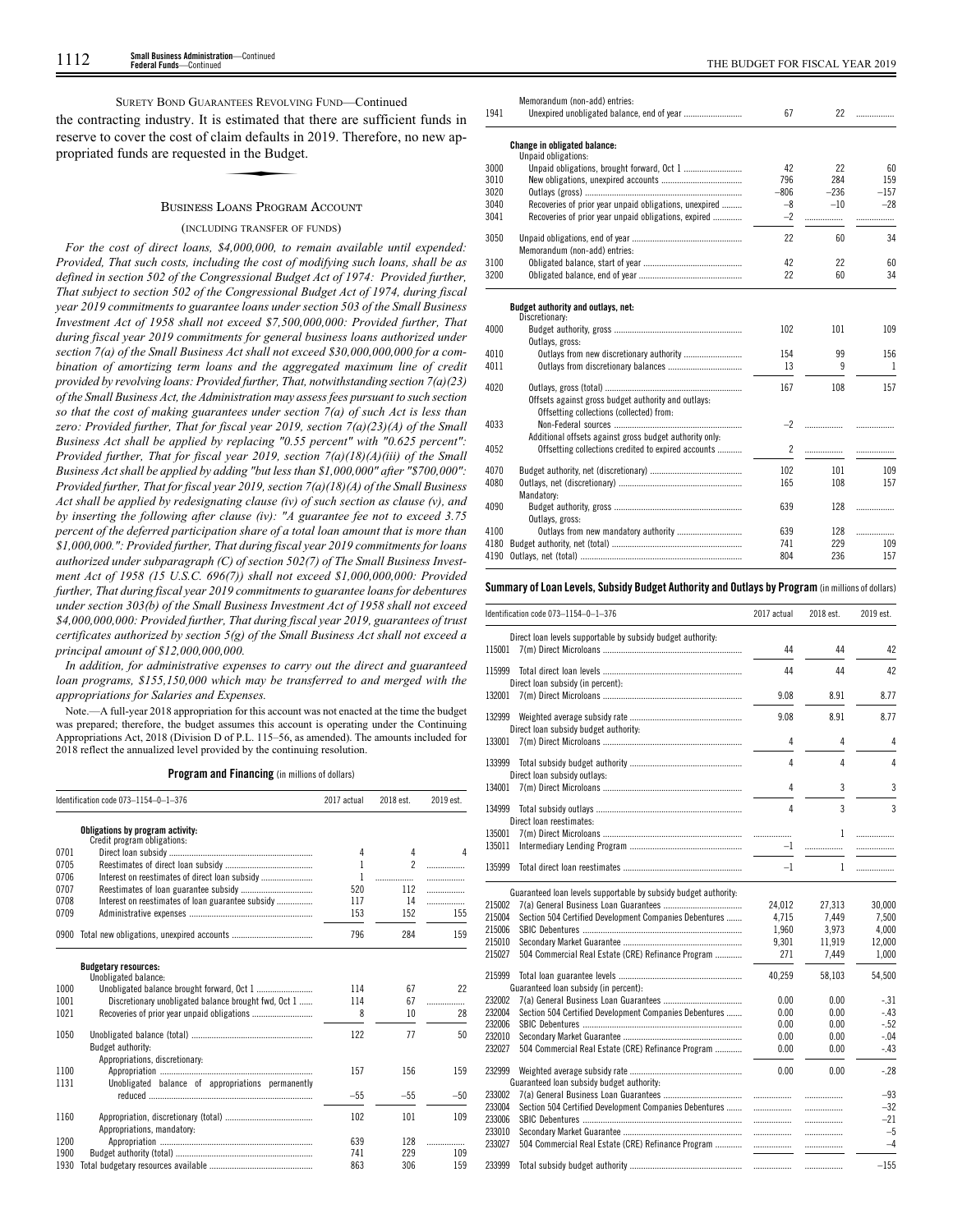|        | Guaranteed loan subsidy outlays:                       |        |                |        |
|--------|--------------------------------------------------------|--------|----------------|--------|
| 234002 |                                                        | 1      |                | $-93$  |
| 234004 | Section 504 Certified Development Companies Debentures | 10     | 7              | $-26$  |
| 234006 |                                                        | .      | .              | $-21$  |
| 234010 |                                                        | .      |                | $-5$   |
| 234027 | 504 Commercial Real Estate (CRE) Refinance Program     |        |                | $-4$   |
| 234999 |                                                        | 11     | 7              | $-149$ |
|        | Guaranteed loan reestimates:                           |        |                |        |
| 235002 |                                                        | $-94$  | $-757$         | .      |
| 235003 |                                                        | $-1$   | $-3$           | .      |
| 235004 | Section 504 Certified Development Companies Debentures | $-585$ | $-484$         | .      |
| 235006 |                                                        | $-157$ | $-134$         | .      |
| 235007 |                                                        | $-40$  | $-90$          | .      |
| 235008 |                                                        | 12     | $\overline{7}$ | .      |
| 235010 |                                                        | 511    | 20             | .      |
| 235015 | Secondary Market 504 First Mortgage Guarantees-ARRA    | 4      | $\mathbf{3}$   | .      |
| 235016 |                                                        | $-1$   | $-1$           | .      |
| 235017 |                                                        | 16     | .              | .      |
| 235018 | Section 504 Certified Development Companies—ARRA       | $-30$  | $-12$          | .      |
| 235026 | 504<br>Section<br>Certified<br>Development Companies   |        |                |        |
|        |                                                        | $-22$  | $-15$          |        |
| 235027 | 504 Commercial Real Estate (CRE) Refinance Program     | $-22$  | $-27$          |        |
| 235028 | 7(a) Business Loan Guarantees—ARRA Extension           | 17     |                |        |
| 235999 |                                                        | $-392$ | $-1.492$       |        |

As required by the Federal Credit Reform Act of 1990, as amended, this account records the subsidy costs associated with the direct loans obligated and loan guarantees committed in 1992 and beyond (including modifications of direct loans or loan guarantees that resulted from obligations or commitments in any year), as well as administrative expenses of the business loan program. The subsidy amounts are estimated on a present value basis; the administrative expenses are estimated on a cash basis.

For 2019, the Budget proposes \$159.2 million in new budget authority for the Business Loans Program account. This includes \$155.2 million in administrative expenses funding and \$4.0 million in credit subsidy for the direct Microloan Program to support a program level of \$42.4 million. The SBA's business loan guarantee programs, the 7(a), 504 Certified Development Company (CDC), 504 Debt Refinancing, and Small Business Investment Company (SBIC) programs, will operate with no subsidy appropriations in 2019. The Budget supports a program level of \$30.0 billion in Section 7(a) loan guarantees that provide general business credit assistance, while waiving upfront fees on SBA Express loans to Veterans. The Budget also proposes a program level of \$7.5 billion for the guaranteed loan program authorized by Section 503 of the Small Business Investment Act of 1958 for long-term, fixed-rate financing and a program level of \$1.0 billion for purposes of refinancing existing commercial mortgage and equipment debt authorized by Section 502 (7)(C) of the Small Business Investment Act of 1958. The 2019 Budget continues to support innovative financial instruments through the SBA's SBIC program by providing up to \$4 billion in long-term guaranteed loans to support venture capital investments in small businesses. In addition, the Budget proposes a \$12 billion program level for the Secondary Market Guarantee (SMG) program, which allows SBA's fiscal agent to pool the guaranteed portion of 7(a) loans and sell the securities to investors, in turn providing liquidity to participating 7(a) program lenders.

The Budget proposes that SBA introduce counter-cyclical policies to its business loan guarantee programs in 2019 that enable it to maintain its operations while ensuring that it is not displacing direct private lending. Through an adjustment of fees across its business loan guarantee programs, the SBA would cover its anticipated lending and offset administrative costs in 2019. To better address unanticipated spikes in lending, Section 521 of the SBA administrative provisions proposes administrative flexibility to increase the 7(a) program level by 15 percent if the program demand were to exhaust the appropriated limit, with notification to the Appropriations and Small Business committees. Section 522 of the SBA administrative provisions proposes a \$50 million cancellation of prior year unobligated balances appropriated for business loan subsidy for the 504 CDC program that are no longer necessary. Additionally, Section 526 of the SBA administrative provisions proposes an increase to the SBA Express program's loan limit from \$350,000 to \$1 million, and Section 527 proposes the intro-

duction of an annual fee on SMG program certificate balances to improve and more efficiently sustain its operations.

### **Object Classification** (in millions of dollars)

|      | ldentification code 073–1154–0–1–376          | 2017 actual | 2018 est. | 2019 est. |
|------|-----------------------------------------------|-------------|-----------|-----------|
|      | Direct obligations:                           |             |           |           |
| 25.2 |                                               | 153         | 152       | 155       |
| 41.0 |                                               | 643         | 132       | 4         |
| 99.9 |                                               | 796         | 284       | 159       |
|      |                                               |             |           |           |
|      |                                               |             |           |           |
|      | <b>BUSINESS DIRECT LOAN FINANCING ACCOUNT</b> |             |           |           |

### BUSINESS DIRECT LOAN FINANCING ACCOUNT

### **Program and Financing** (in millions of dollars)

|              | Identification code 073-4148-0-3-376                                                                                | 2017 actual  | 2018 est.      | 2019 est.      |
|--------------|---------------------------------------------------------------------------------------------------------------------|--------------|----------------|----------------|
|              | Obligations by program activity:                                                                                    |              |                |                |
|              | Credit program obligations:                                                                                         |              |                |                |
| 0710         |                                                                                                                     | 44           | 44             | 42             |
| 0713         |                                                                                                                     | 5            | 5              | 5              |
| 0742         | Downward reestimates paid to receipt accounts                                                                       | 2            | 1              | .              |
|              | 0900 Total new obligations, unexpired accounts                                                                      | 51           | 50             | 47             |
|              | <b>Budgetary resources:</b>                                                                                         |              |                |                |
| 1000         | Unobligated balance:                                                                                                | 2            | 6              | 7              |
| 1021         |                                                                                                                     | 4            | 3              | 3              |
| 1023         | Unobligated balances applied to repay debt                                                                          | $-5$         | .              | .              |
| 1050         |                                                                                                                     | $\mathbf{1}$ | 9              |                |
|              | Financing authority:                                                                                                |              |                | 10             |
|              | Borrowing authority, mandatory:                                                                                     |              |                |                |
| 1400         |                                                                                                                     | 43           | 40             | 38             |
|              | Spending authority from offsetting collections, mandatory:                                                          |              |                |                |
| 1800         |                                                                                                                     | 39           | 40             | 38             |
| 1801         | Change in uncollected payments, Federal sources                                                                     | $-1$         | .              |                |
| 1825         | Spending authority from offsetting collections applied to                                                           |              |                |                |
|              |                                                                                                                     | -25          | $-32$          | -32            |
|              |                                                                                                                     |              |                |                |
| 1850         | Spending auth from offsetting collections, mand (total)                                                             | 13           | 8              | 6              |
| 1900         |                                                                                                                     | 56<br>57     | 48<br>57       | 44<br>54       |
| 1930         | Memorandum (non-add) entries:                                                                                       |              |                |                |
| 1941         |                                                                                                                     | 6            | $\overline{7}$ | $\overline{7}$ |
|              | Change in obligated balance:<br>Unpaid obligations:                                                                 |              |                |                |
| 3000<br>3010 |                                                                                                                     | 43<br>51     | 41<br>50       | 53<br>47       |
| 3020         |                                                                                                                     | -49          | $-35$          | $-34$          |
| 3040         | Recoveries of prior year unpaid obligations, unexpired                                                              | $-4$         | -3             | -3             |
| 3050         |                                                                                                                     | 41           | 53             | 63             |
|              | Uncollected payments:                                                                                               |              |                |                |
| 3060         | Uncollected pymts, Fed sources, brought forward, Oct 1                                                              | -4           | -3             | -3             |
| 3070         | Change in uncollected pymts, Fed sources, unexpired                                                                 | 1            | .              | .              |
|              |                                                                                                                     |              |                |                |
| 3090         | Memorandum (non-add) entries:                                                                                       | $-3$         | -3             | -3             |
| 3100         |                                                                                                                     | 39           | 38             | 50             |
| 3200         |                                                                                                                     | 38           | 50             | 60             |
|              | Financing authority and disbursements, net:                                                                         |              |                |                |
|              | Mandatory:                                                                                                          |              |                |                |
| 4090         |                                                                                                                     | 56           | 48             | 44             |
|              | Financing disbursements:                                                                                            |              |                |                |
| 4110         |                                                                                                                     | 49           | 35             | 34             |
|              | Offsets against gross financing authority and disbursements:                                                        |              |                |                |
| 4120         | Offsetting collections (collected) from:                                                                            | $-4$         | -4             | $-4$           |
| 4120         | Federal sources: Subsidy from program account                                                                       | $-1$         | $^{-2}$        |                |
| 4120         |                                                                                                                     | $-1$         |                | .<br>          |
| 4122         |                                                                                                                     | $-2$         | $-2$           | $-2$           |
| 4123         |                                                                                                                     | $-31$        | $-29$          | -29            |
| 4123         |                                                                                                                     |              | $-3$           | $-3$           |
|              |                                                                                                                     |              |                |                |
| 4130         | Offsets against gross budget authority and outlays (total)                                                          | $-39$        | $-40$          | $-38$          |
| 4140         | Additional offsets against financing authority only (total):<br>Change in uncollected pymts, Fed sources, unexpired | 1            | .              |                |
|              |                                                                                                                     |              |                |                |
| 4160         |                                                                                                                     | 18           | 8              | 6              |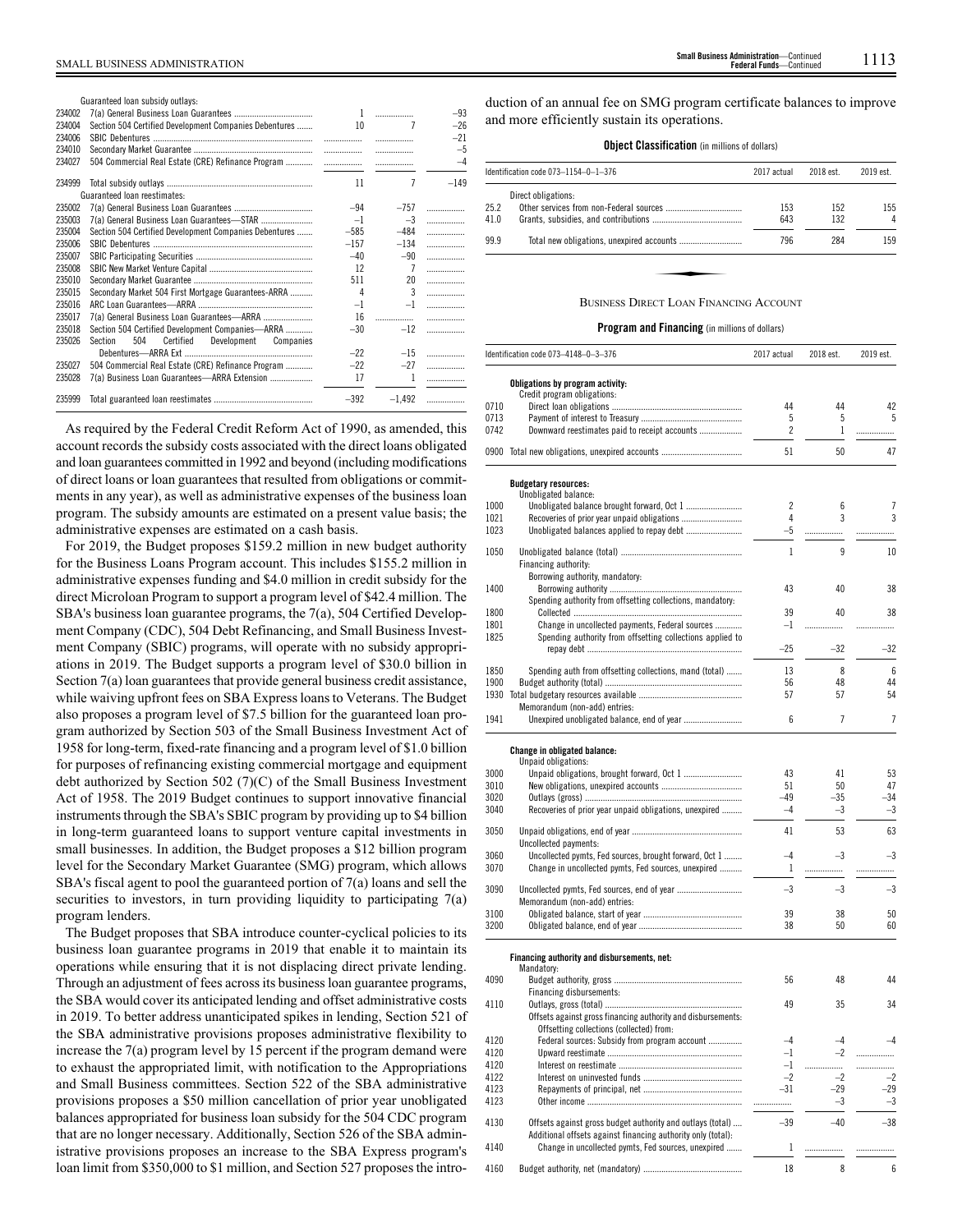# BUSINESS DIRECT LOAN FINANCING ACCOUNT—Continued

# **Program and Financing**—Continued

|      | Identification code 073-4148-0-3-376 | 2017 actual | 2018 est. | 2019 est |
|------|--------------------------------------|-------------|-----------|----------|
| 4170 |                                      |             |           |          |
|      |                                      | 18          |           |          |
|      |                                      |             |           |          |

# **Status of Direct Loans** (in millions of dollars)

|      | Identification code 073-4148-0-3-376                                   | 2017 actual | 2018 est. | 2019 est. |
|------|------------------------------------------------------------------------|-------------|-----------|-----------|
|      | Position with respect to appropriations act limitation on obligations. |             |           |           |
| 1111 | Direct loan obligations from current-year authority                    | 44          | 44        | 42        |
| 1121 |                                                                        | 8           |           |           |
| 1143 | Unobligated limitation carried forward (P.L. xx) (-)                   | $-8$        |           |           |
| 1150 |                                                                        | 44          | 44        | 42        |
|      | Cumulative balance of direct loans outstanding:                        |             |           |           |
| 1210 |                                                                        | 174         | 184       | 187       |
| 1231 |                                                                        | 41          | 35        | 34        |
| 1251 |                                                                        | $-30$       | $-31$     | $-32$     |
| 1263 | Write-offs for default: Write-offs for default                         | $-1$        | $-1$      | $-1$      |
| 1290 |                                                                        | 184         | 187       | 188       |

# **Balance Sheet** (in millions of dollars)

|      | Identification code 073-4148-0-3-376                              | 2016 actual | 2017 actual |
|------|-------------------------------------------------------------------|-------------|-------------|
|      | ASSETS:                                                           |             |             |
|      | Federal assets:                                                   |             |             |
| 1101 | Investments in US securities:                                     | 40          | 43          |
| 1106 |                                                                   | 1           | 1           |
|      | Net value of assets related to post-1991 direct loans receivable: |             |             |
| 1401 |                                                                   | 174         | 184         |
| 1405 |                                                                   | $-13$       | $-13$       |
| 1499 | Net present value of assets related to direct loans               | 161         | 171         |
| 1999 |                                                                   | 202         | 215         |
|      | LIABILITIES:                                                      |             |             |
|      | Federal liabilities:                                              |             |             |
| 2103 |                                                                   | 201         | 213         |
| 2104 | Resources payable to Treasury (Downward Reestimate)               | 1           | 2           |
| 2201 |                                                                   |             |             |
| 2999 |                                                                   | 202         | 215         |
| 4999 |                                                                   | 202         | 215         |

# **Program and Financing** (in millions of dollars)

|      | Identification code 073-4149-0-3-376                       | 2017 actual | 2018 est. | 2019 est. |
|------|------------------------------------------------------------|-------------|-----------|-----------|
|      | Obligations by program activity:                           |             |           |           |
| 0005 |                                                            | 35          | 75        | 75        |
| 0711 | Credit program obligations:                                |             |           |           |
|      |                                                            | 1.054       | 1.550     | 1,680     |
| 0712 |                                                            | 68          | 100       | 100       |
| 0713 |                                                            | 64          | 80        | 80        |
| 0740 |                                                            | .           |           | 155       |
| 0742 | Downward reestimates paid to receipt accounts              | 846         | 1.397     | .         |
| 0743 |                                                            | 184         | 219       | .         |
| 0791 |                                                            | 2,216       | 3,346     | 2,015     |
| 0900 |                                                            | 2,251       | 3,421     | 2,090     |
|      | <b>Budgetary resources:</b>                                |             |           |           |
|      | Unobligated balance:                                       |             |           |           |
| 1000 |                                                            | 3,475       | 4,424     | 3,446     |
|      | Financing authority:                                       |             |           |           |
|      | Borrowing authority, mandatory:                            |             |           |           |
| 1400 | Spending authority from offsetting collections, mandatory. | 228         |           |           |
| 1800 |                                                            | 3.048       | 2,443     | 2,467     |
| 1801 | Change in uncollected payments, Federal sources            | $-18$       |           |           |
|      |                                                            |             |           |           |

Spending authority from offsetting collections applied to 

l,

|      |                                                                                                                            | $-58$         |             | .        |
|------|----------------------------------------------------------------------------------------------------------------------------|---------------|-------------|----------|
| 1850 | Spending auth from offsetting collections, mand (total)                                                                    | 2.972         | 2,443       | 2,467    |
| 1900 |                                                                                                                            | 3,200         | 2,443       | 2,467    |
| 1930 | Memorandum (non-add) entries:                                                                                              | 6.675         | 6,867       | 5,913    |
| 1941 |                                                                                                                            | 4,424         | 3,446       | 3,823    |
|      | Change in obligated balance:                                                                                               |               |             |          |
| 3000 | Unpaid obligations:<br>Unpaid obligations, brought forward, Oct 1                                                          | 27            | 24          | 1,477    |
| 3010 |                                                                                                                            | 2,251         | 3,421       | 2,090    |
| 3020 |                                                                                                                            | $-2,254$      | $-1,968$    | $-1,889$ |
|      |                                                                                                                            |               |             |          |
| 3050 | Uncollected payments:                                                                                                      | 24            | 1,477       | 1,678    |
| 3060 | Uncollected pymts, Fed sources, brought forward, Oct 1                                                                     | $-38$         | $-20$       | $-20$    |
| 3070 | Change in uncollected pymts, Fed sources, unexpired                                                                        | 18            | .           | .        |
| 3090 |                                                                                                                            | $-20$         | $-20$       | $-20$    |
| 3100 | Memorandum (non-add) entries:                                                                                              | $-11$         | 4           | 1.457    |
| 3200 |                                                                                                                            | 4             | 1,457       | 1,658    |
|      |                                                                                                                            |               |             |          |
|      | Financing authority and disbursements, net:                                                                                |               |             |          |
|      | Mandatory:                                                                                                                 |               |             |          |
| 4090 |                                                                                                                            | 3,200         | 2,443       | 2,467    |
|      | Financing disbursements:                                                                                                   |               |             |          |
| 4110 |                                                                                                                            | 2,254         | 1,968       | 1,889    |
|      | Offsets against gross financing authority and disbursements:<br>Offsetting collections (collected) from:                   |               |             |          |
| 4120 |                                                                                                                            | $-11$         | $-7$        | $-6$     |
| 4120 |                                                                                                                            | $-520$        | $-112$      | .        |
| 4120 |                                                                                                                            | $-117$        | $-14$       |          |
| 4122 |                                                                                                                            | $-93$         | $-90$       | $-90$    |
| 4123 |                                                                                                                            | $-1.378$      | $-1.380$    | $-1.531$ |
| 4123 |                                                                                                                            | $-784$        | $-780$      | $-780$   |
| 4123 |                                                                                                                            | $-63$         | $-60$       | $-60$    |
| 4123 |                                                                                                                            | $-8$          | .           | .        |
| 4123 |                                                                                                                            | $-74$         |             |          |
|      |                                                                                                                            |               |             | .        |
| 4130 | Offsets against gross budget authority and outlays (total)<br>Additional offsets against financing authority only (total): | $-3,048$      | $-2.443$    | $-2.467$ |
| 4140 | Change in uncollected pymts, Fed sources, unexpired                                                                        | 18            | .           |          |
| 4160 |                                                                                                                            | 170           | .           | .        |
| 4170 |                                                                                                                            | $-794$        | $-475$      | $-578$   |
|      |                                                                                                                            |               |             |          |
| 4180 |                                                                                                                            | 170<br>$-794$ | .<br>$-475$ |          |
|      |                                                                                                                            |               |             | $-578$   |

# **Status of Guaranteed Loans** (in millions of dollars)

|              | Identification code 073-4149-0-3-376                                                 | 2017 actual | 2018 est.   | 2019 est.   |
|--------------|--------------------------------------------------------------------------------------|-------------|-------------|-------------|
|              | Position with respect to appropriations act limitation on<br>commitments:            |             |             |             |
| 2111<br>2121 | Guaranteed loan commitments from current-year authority                              | 58,500<br>. | 58,103<br>. | 54,500      |
| 2142         |                                                                                      | $-18.241$   | .           |             |
| 2150         |                                                                                      | 40.259      | 58.103      | 54.500      |
| 2199         | Guaranteed amount of guaranteed loan commitments                                     | 33,858      | 50,794      | 50,794      |
|              | Cumulative balance of guaranteed loans outstanding.                                  |             |             |             |
| 2210         |                                                                                      | 113.113     | 121.005     | 127.012     |
| 2231         |                                                                                      | 29.187      | 28,799      | 39,854      |
| 2251         | Adjustments:                                                                         | $-19.804$   | $-21,186$   | $-22.238$   |
| 2261         | Terminations for default that result in loans receivable                             | $-1.220$    | $-1.249$    | $-1.254$    |
| 2263<br>2264 | Terminations for default that result in claim payments                               | $-271$      | $-357$<br>  | $-358$<br>. |
| 2290         |                                                                                      | 121.005     | 127.012     | 143,016     |
|              | Memorandum:                                                                          |             |             |             |
| 2299         | Guaranteed amount of guaranteed loans outstanding, end of                            |             |             |             |
|              |                                                                                      | 99,512      | 104,453     | 117,615     |
|              | Addendum:                                                                            |             |             |             |
|              | Cumulative balance of defaulted guaranteed loans that result<br>in loans receivable: |             |             |             |
| 2310         |                                                                                      | 4,201       | 3,710       | 3.778       |
| 2331         |                                                                                      | 1.008       | 1.320       | 1,326       |
| 2351         |                                                                                      | $-693$      | $-376$      | $-452$      |
| 2361         |                                                                                      | $-907$      | $-876$      | $-889$      |
| 2364         |                                                                                      | 101         | .           | .           |
|              |                                                                                      |             |             |             |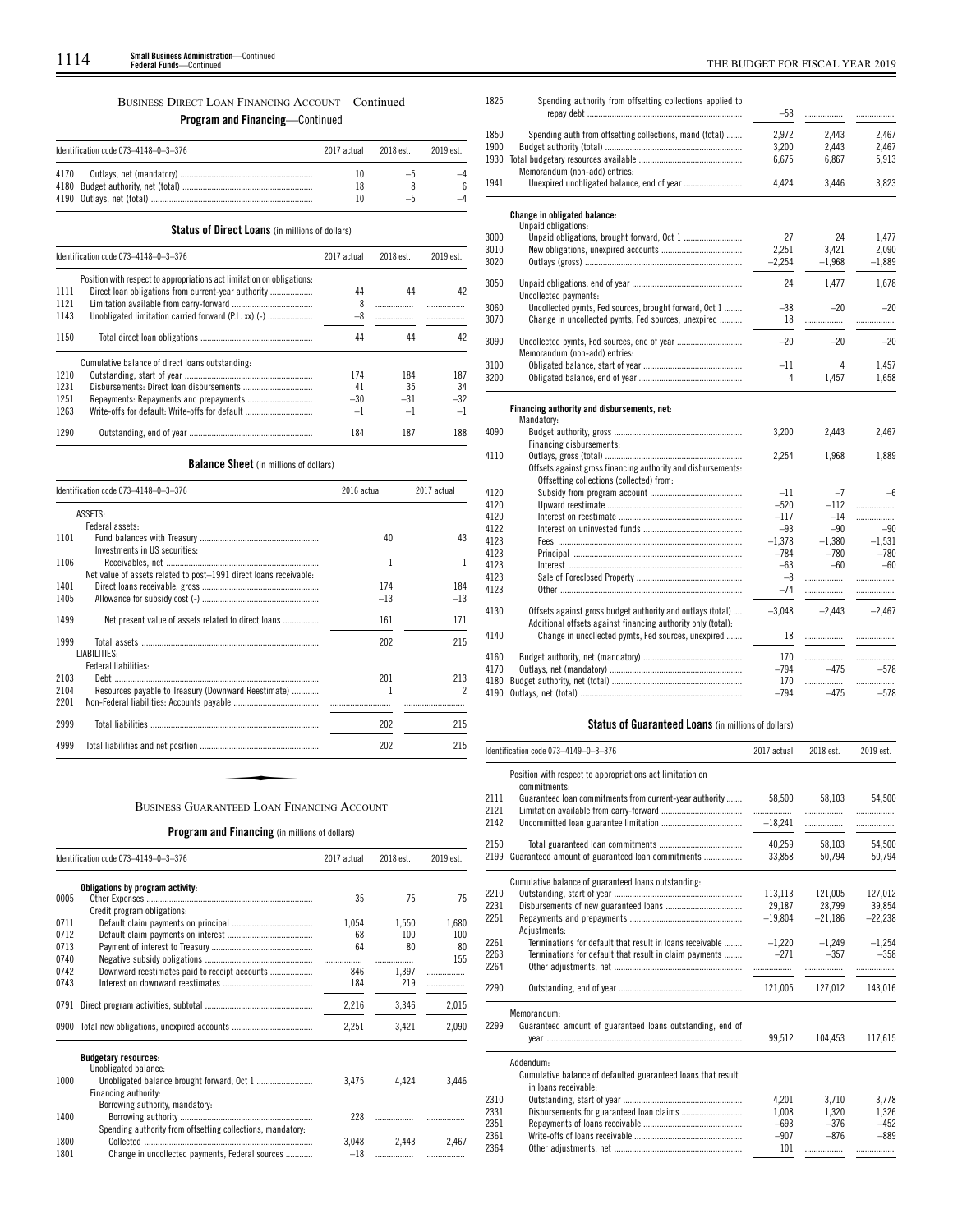| 2390 |                                               | 3.710       | 3.778 | 3.763       |
|------|-----------------------------------------------|-------------|-------|-------------|
|      | <b>Balance Sheet</b> (in millions of dollars) |             |       |             |
|      | Identification code 073-4149-0-3-376          | 2016 actual |       | 2017 actual |
|      | ASSETS:                                       |             |       |             |
| 1101 | Federal assets:                               | 3.465       |       | 4.429       |
|      | Investments in US securities:                 |             |       |             |
| 1106 |                                               |             | 645   | 135         |

| 1206 |                                                             | 158      | 99       |
|------|-------------------------------------------------------------|----------|----------|
|      | Net value of assets related to post-1991 acquired defaulted |          |          |
|      | guaranteed loans receivable:                                |          |          |
| 1501 |                                                             | 4,201    | 3,710    |
| 1504 |                                                             | 17       | 9        |
| 1505 |                                                             | $-3,299$ | $-2,829$ |
| 1599 | Net present value of assets related to defaulted guaranteed | 919      | 890      |
|      |                                                             |          |          |
| 1999 |                                                             | 5,187    | 5,553    |
|      | LIABILITIES:                                                |          |          |
|      | Federal liabilities:                                        |          |          |
| 2103 |                                                             | 1.727    | 1.897    |
| 2105 |                                                             | 1,071    | 1,087    |
|      | Non-Federal liabilities:                                    |          |          |
| 2201 |                                                             | 18       | 13       |
| 2204 |                                                             | 2,371    | 2,556    |
| 2999 |                                                             | 5,187    | 5,553    |
| 4999 |                                                             | 5,187    | 5.553    |
|      |                                                             |          |          |
|      |                                                             |          |          |
|      |                                                             |          |          |
|      | BUSINESS LOAN FUND LIQUIDATING ACCOUNT                      |          |          |

# **Program and Financing** (in millions of dollars)

| Obligations by program activity:<br>3<br>.<br>0006<br>1<br>.<br>$\mathbf{1}$<br>0007<br>.<br>$\overline{c}$<br>3<br>0600<br>3<br>$\overline{2}$<br><b>Budgetary resources:</b><br><b>Budget authority:</b><br>Appropriations, mandatory:<br>1200<br>2<br>3<br>Spending authority from offsetting collections, mandatory:<br>1800<br>$\overline{\phantom{a}}$<br>3<br>Capital transfer of spending authority from offsetting<br>1820<br>$-3$<br>$^{-2}$<br>1900<br>3<br>$\overline{c}$<br>3<br>$\overline{\phantom{a}}$<br><b>Change in obligated balance:</b><br>Unpaid obligations:<br>3<br>3000<br>1<br>$\overline{2}$<br>3<br>3010<br>3020<br>$-2$<br>$-1$<br>.<br>3<br>3<br>3050<br>Memorandum (non-add) entries:<br>3100<br>3<br>1<br>3<br>3200<br>3<br>Budget authority and outlays, net:<br>Mandatory:<br>$\overline{c}$<br>4090<br>3<br>Outlays, gross:<br>$\mathfrak{p}$<br>.<br><br>$\mathbf{1}$<br>.<br>.<br>$\mathbf{1}$<br>$\overline{\phantom{a}}$<br>4110<br>Offsets against gross budget authority and outlays:<br>Offsetting collections (collected) from:<br>$-3$<br>$-2$<br>$-1$<br>1<br>$-1$<br>4190 | Identification code 073-4154-0-3-376 | 2017 actual | 2018 est. | 2019 est.      |
|--------------------------------------------------------------------------------------------------------------------------------------------------------------------------------------------------------------------------------------------------------------------------------------------------------------------------------------------------------------------------------------------------------------------------------------------------------------------------------------------------------------------------------------------------------------------------------------------------------------------------------------------------------------------------------------------------------------------------------------------------------------------------------------------------------------------------------------------------------------------------------------------------------------------------------------------------------------------------------------------------------------------------------------------------------------------------------------------------------------------------|--------------------------------------|-------------|-----------|----------------|
| 0005<br>0900 Total new obligations, unexpired accounts (object class 33.0)<br>4100<br>4101<br>4123<br>4180                                                                                                                                                                                                                                                                                                                                                                                                                                                                                                                                                                                                                                                                                                                                                                                                                                                                                                                                                                                                               |                                      |             |           |                |
|                                                                                                                                                                                                                                                                                                                                                                                                                                                                                                                                                                                                                                                                                                                                                                                                                                                                                                                                                                                                                                                                                                                          |                                      |             |           | .              |
|                                                                                                                                                                                                                                                                                                                                                                                                                                                                                                                                                                                                                                                                                                                                                                                                                                                                                                                                                                                                                                                                                                                          |                                      |             |           | 1              |
|                                                                                                                                                                                                                                                                                                                                                                                                                                                                                                                                                                                                                                                                                                                                                                                                                                                                                                                                                                                                                                                                                                                          |                                      |             |           | 1              |
|                                                                                                                                                                                                                                                                                                                                                                                                                                                                                                                                                                                                                                                                                                                                                                                                                                                                                                                                                                                                                                                                                                                          |                                      |             |           | $\overline{c}$ |
|                                                                                                                                                                                                                                                                                                                                                                                                                                                                                                                                                                                                                                                                                                                                                                                                                                                                                                                                                                                                                                                                                                                          |                                      |             |           | $\overline{2}$ |
|                                                                                                                                                                                                                                                                                                                                                                                                                                                                                                                                                                                                                                                                                                                                                                                                                                                                                                                                                                                                                                                                                                                          |                                      |             |           |                |
|                                                                                                                                                                                                                                                                                                                                                                                                                                                                                                                                                                                                                                                                                                                                                                                                                                                                                                                                                                                                                                                                                                                          |                                      |             |           |                |
|                                                                                                                                                                                                                                                                                                                                                                                                                                                                                                                                                                                                                                                                                                                                                                                                                                                                                                                                                                                                                                                                                                                          |                                      |             |           |                |
|                                                                                                                                                                                                                                                                                                                                                                                                                                                                                                                                                                                                                                                                                                                                                                                                                                                                                                                                                                                                                                                                                                                          |                                      |             |           | 2              |
|                                                                                                                                                                                                                                                                                                                                                                                                                                                                                                                                                                                                                                                                                                                                                                                                                                                                                                                                                                                                                                                                                                                          |                                      |             |           | 3              |
|                                                                                                                                                                                                                                                                                                                                                                                                                                                                                                                                                                                                                                                                                                                                                                                                                                                                                                                                                                                                                                                                                                                          |                                      |             |           |                |
|                                                                                                                                                                                                                                                                                                                                                                                                                                                                                                                                                                                                                                                                                                                                                                                                                                                                                                                                                                                                                                                                                                                          |                                      |             |           | $-3$           |
|                                                                                                                                                                                                                                                                                                                                                                                                                                                                                                                                                                                                                                                                                                                                                                                                                                                                                                                                                                                                                                                                                                                          |                                      |             |           | 2              |
|                                                                                                                                                                                                                                                                                                                                                                                                                                                                                                                                                                                                                                                                                                                                                                                                                                                                                                                                                                                                                                                                                                                          |                                      |             |           | $\overline{c}$ |
|                                                                                                                                                                                                                                                                                                                                                                                                                                                                                                                                                                                                                                                                                                                                                                                                                                                                                                                                                                                                                                                                                                                          |                                      |             |           |                |
|                                                                                                                                                                                                                                                                                                                                                                                                                                                                                                                                                                                                                                                                                                                                                                                                                                                                                                                                                                                                                                                                                                                          |                                      |             |           |                |
|                                                                                                                                                                                                                                                                                                                                                                                                                                                                                                                                                                                                                                                                                                                                                                                                                                                                                                                                                                                                                                                                                                                          |                                      |             |           | 3              |
|                                                                                                                                                                                                                                                                                                                                                                                                                                                                                                                                                                                                                                                                                                                                                                                                                                                                                                                                                                                                                                                                                                                          |                                      |             |           | $\overline{2}$ |
|                                                                                                                                                                                                                                                                                                                                                                                                                                                                                                                                                                                                                                                                                                                                                                                                                                                                                                                                                                                                                                                                                                                          |                                      |             |           |                |
|                                                                                                                                                                                                                                                                                                                                                                                                                                                                                                                                                                                                                                                                                                                                                                                                                                                                                                                                                                                                                                                                                                                          |                                      |             |           |                |
|                                                                                                                                                                                                                                                                                                                                                                                                                                                                                                                                                                                                                                                                                                                                                                                                                                                                                                                                                                                                                                                                                                                          |                                      |             |           | 5              |
|                                                                                                                                                                                                                                                                                                                                                                                                                                                                                                                                                                                                                                                                                                                                                                                                                                                                                                                                                                                                                                                                                                                          |                                      |             |           |                |
|                                                                                                                                                                                                                                                                                                                                                                                                                                                                                                                                                                                                                                                                                                                                                                                                                                                                                                                                                                                                                                                                                                                          |                                      |             |           | 3              |
|                                                                                                                                                                                                                                                                                                                                                                                                                                                                                                                                                                                                                                                                                                                                                                                                                                                                                                                                                                                                                                                                                                                          |                                      |             |           | 5              |
|                                                                                                                                                                                                                                                                                                                                                                                                                                                                                                                                                                                                                                                                                                                                                                                                                                                                                                                                                                                                                                                                                                                          |                                      |             |           |                |
|                                                                                                                                                                                                                                                                                                                                                                                                                                                                                                                                                                                                                                                                                                                                                                                                                                                                                                                                                                                                                                                                                                                          |                                      |             |           | 2              |
|                                                                                                                                                                                                                                                                                                                                                                                                                                                                                                                                                                                                                                                                                                                                                                                                                                                                                                                                                                                                                                                                                                                          |                                      |             |           |                |
|                                                                                                                                                                                                                                                                                                                                                                                                                                                                                                                                                                                                                                                                                                                                                                                                                                                                                                                                                                                                                                                                                                                          |                                      |             |           |                |
|                                                                                                                                                                                                                                                                                                                                                                                                                                                                                                                                                                                                                                                                                                                                                                                                                                                                                                                                                                                                                                                                                                                          |                                      |             |           |                |
|                                                                                                                                                                                                                                                                                                                                                                                                                                                                                                                                                                                                                                                                                                                                                                                                                                                                                                                                                                                                                                                                                                                          |                                      |             |           | .              |
|                                                                                                                                                                                                                                                                                                                                                                                                                                                                                                                                                                                                                                                                                                                                                                                                                                                                                                                                                                                                                                                                                                                          |                                      |             |           |                |
|                                                                                                                                                                                                                                                                                                                                                                                                                                                                                                                                                                                                                                                                                                                                                                                                                                                                                                                                                                                                                                                                                                                          |                                      |             |           | -3             |
|                                                                                                                                                                                                                                                                                                                                                                                                                                                                                                                                                                                                                                                                                                                                                                                                                                                                                                                                                                                                                                                                                                                          |                                      |             |           | $-1$           |
|                                                                                                                                                                                                                                                                                                                                                                                                                                                                                                                                                                                                                                                                                                                                                                                                                                                                                                                                                                                                                                                                                                                          |                                      |             | $-1$      | $-3$           |

### **Status of Direct Loans** (in millions of dollars)

|                      | ldentification code 073–4154–0–3–376            | 2017 actual | 2018 est. | 2019 est. |
|----------------------|-------------------------------------------------|-------------|-----------|-----------|
| 1210<br>1251<br>1263 | Cumulative balance of direct loans outstanding: |             | -1<br>-1  | 3<br>$-1$ |
| 1290                 |                                                 |             |           |           |

### **Status of Guaranteed Loans** (in millions of dollars)

|      | Identification code 073-4154-0-3-376                                                 | 2017 actual | 2018 est. | 2019 est.                |
|------|--------------------------------------------------------------------------------------|-------------|-----------|--------------------------|
| 2210 | Cumulative balance of guaranteed loans outstanding.                                  |             |           |                          |
| 2251 |                                                                                      |             |           |                          |
| 2290 |                                                                                      |             |           |                          |
|      | Memorandum:                                                                          |             |           |                          |
| 2299 | Guaranteed amount of guaranteed loans outstanding, end of                            | 1           |           |                          |
|      | Addendum:                                                                            |             |           |                          |
|      | Cumulative balance of defaulted guaranteed loans that result<br>in loans receivable: |             |           |                          |
| 2310 |                                                                                      | 11          | 2         | 2                        |
| 2331 |                                                                                      |             |           |                          |
| 2351 |                                                                                      |             |           |                          |
| 2361 |                                                                                      |             | .         |                          |
| 2364 |                                                                                      | $-8$        |           |                          |
| 2390 |                                                                                      | 2           |           | $\overline{\phantom{a}}$ |

### **Balance Sheet** (in millions of dollars)

|      | Identification code 073-4154-0-3-376                         | 2016 actual    | 2017 actual    |
|------|--------------------------------------------------------------|----------------|----------------|
|      | ASSETS:                                                      |                |                |
| 1101 |                                                              | 1              | 3              |
| 1206 |                                                              |                | $\overline{c}$ |
| 1601 |                                                              | 5              | 5              |
| 1603 | Allowance for estimated uncollectible loans and interest (-) | $-2$           | $-3$           |
| 1699 |                                                              | 3              | $\overline{2}$ |
| 1701 |                                                              | 11             | $\overline{2}$ |
| 1703 | Allowance for estimated uncollectible loans and interest (-) | $-3$           | $-2$           |
| 1799 |                                                              | 8              |                |
| 1801 | Other Federal assets: Cash and other monetary assets         | $\overline{c}$ |                |
| 1999 |                                                              | 14             | $\overline{7}$ |
|      | LIABILITIES:                                                 |                |                |
|      | Federal liabilities:                                         |                |                |
| 2102 |                                                              |                | $\overline{c}$ |
| 2104 |                                                              | 13             | 4              |
| 2201 |                                                              | 1              | 1              |
| 2999 |                                                              | 14             | 7              |
| 4999 |                                                              | 14             | $\overline{7}$ |

### DISASTER LOANS PROGRAM ACCOUNT

### (INCLUDING TRANSFERS OF FUNDS)

*For administrative expenses to carry out the direct loan program authorized by section 7(b) of the Small Business Act, \$186,458,000, to be available until expended, of which \$1,000,000 is for the Office of Inspector General of the Small Business Administration for audits and reviews of disaster loans and the disaster loan programs and shall be transferred to and merged with the appropriations for the Office of Inspector General; of which \$176,458,000 is for direct administrative expenses of loan making and servicing to carry out the direct loan program, which may be transferred to and merged with the appropriations for Salaries and Expenses; and of which \$9,000,000 is for indirect administrative expenses for the direct loan program, which may be transferred to and merged with the appropriations for Salaries and Expenses.*

Note.—A full-year 2018 appropriation for this account was not enacted at the time the budget was prepared; therefore, the budget assumes this account is operating under the Continuing Appropriations Act, 2018 (Division D of P.L. 115–56, as amended). The amounts included for 2018 reflect the annualized level provided by the continuing resolution.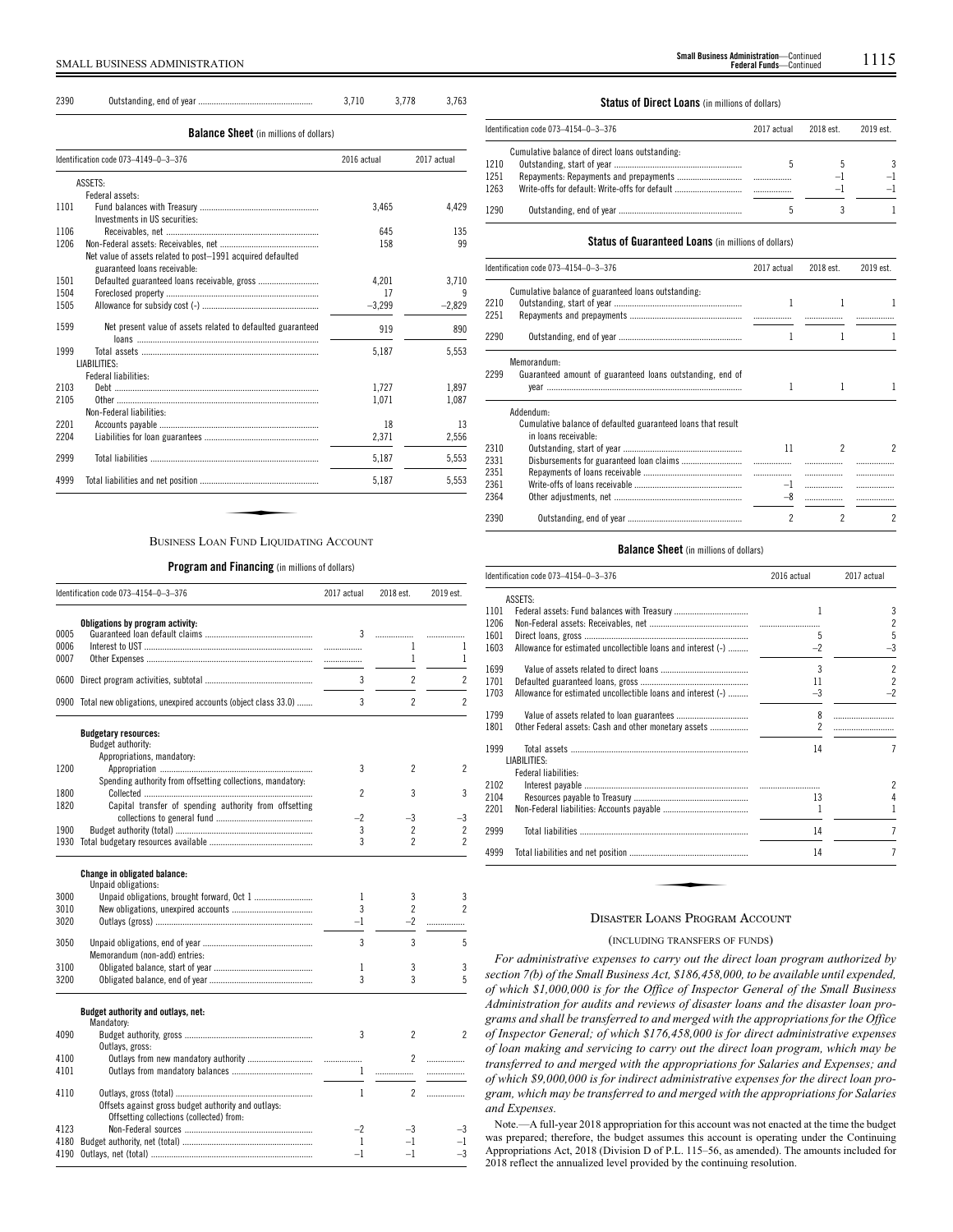### DISASTER LOANS PROGRAM ACCOUNT—Continued

**Program and Financing** (in millions of dollars)

| Obligations by program activity:<br>Credit program obligations:<br>187<br>138<br>8<br>8<br>.<br>$\overline{c}$<br>Interest on reestimates of direct loan subsidy<br>4<br>.<br>0709<br>385<br>185<br>0900<br>582<br>335<br><b>Budgetary resources:</b><br>Unobligated balance:<br>1000<br>568<br>688<br>1001<br>Discretionary unobligated balance brought fwd, Oct 1<br>568<br>688<br>.<br>1021<br>56<br>40<br>624<br>728<br>1050<br>Budget authority:<br>Appropriations, discretionary:<br>1100<br>186<br>27<br>Appropriation-Discretionary, Disaster Relief pursuant to<br>1100<br>2011 Budget Control Act, Appropriations Committee<br>450<br>158<br>636<br>185<br>186<br>1160<br>Appropriations, mandatory:<br>1200<br>10<br>12<br>.<br>1900<br>646<br>197<br>186<br>1930<br>925<br>1,270<br>816<br>Memorandum (non-add) entries:<br>1941<br>Unexpired unobligated balance, end of year<br>688<br>590<br><b>Change in obligated balance:</b><br>Unpaid obligations:<br>3000<br>103<br>114<br>62<br>582<br>335<br>321<br>3010<br>3020<br>$-515$<br>$-347$<br>-311<br>3040<br>Recoveries of prior year unpaid obligations, unexpired<br>$-56$<br>$-40$<br>$-40$<br>62<br>114<br>Memorandum (non-add) entries:<br>3100<br>62<br>103<br>114<br>3200<br>62<br>114<br>Budget authority and outlays, net:<br>Discretionary:<br>636<br>185<br>Outlays, gross:<br>385<br>185<br>120<br>150<br>505<br>335<br>Mandatory:<br>4090<br>10<br>12<br>.<br>Outlays, gross:<br>10<br>12<br>.<br>197<br>646<br>515<br>347<br>Summary of Loan Levels, Subsidy Budget Authority and Outlays by Program (in millions of dollars)<br>Identification code 073-1152-0-1-453<br>2018 est.<br>2019 est.<br>2017 actual |      | Identification code 073-1152-0-1-453 | 2017 actual | 2018 est. | 2019 est. |
|------------------------------------------------------------------------------------------------------------------------------------------------------------------------------------------------------------------------------------------------------------------------------------------------------------------------------------------------------------------------------------------------------------------------------------------------------------------------------------------------------------------------------------------------------------------------------------------------------------------------------------------------------------------------------------------------------------------------------------------------------------------------------------------------------------------------------------------------------------------------------------------------------------------------------------------------------------------------------------------------------------------------------------------------------------------------------------------------------------------------------------------------------------------------------------------------------------------------------------------------------------------------------------------------------------------------------------------------------------------------------------------------------------------------------------------------------------------------------------------------------------------------------------------------------------------------------------------------------------------------------------------------------------------------------------------------|------|--------------------------------------|-------------|-----------|-----------|
|                                                                                                                                                                                                                                                                                                                                                                                                                                                                                                                                                                                                                                                                                                                                                                                                                                                                                                                                                                                                                                                                                                                                                                                                                                                                                                                                                                                                                                                                                                                                                                                                                                                                                                |      |                                      |             |           |           |
|                                                                                                                                                                                                                                                                                                                                                                                                                                                                                                                                                                                                                                                                                                                                                                                                                                                                                                                                                                                                                                                                                                                                                                                                                                                                                                                                                                                                                                                                                                                                                                                                                                                                                                |      |                                      |             |           |           |
|                                                                                                                                                                                                                                                                                                                                                                                                                                                                                                                                                                                                                                                                                                                                                                                                                                                                                                                                                                                                                                                                                                                                                                                                                                                                                                                                                                                                                                                                                                                                                                                                                                                                                                | 0701 |                                      |             |           | 135       |
|                                                                                                                                                                                                                                                                                                                                                                                                                                                                                                                                                                                                                                                                                                                                                                                                                                                                                                                                                                                                                                                                                                                                                                                                                                                                                                                                                                                                                                                                                                                                                                                                                                                                                                | 0705 |                                      |             |           |           |
|                                                                                                                                                                                                                                                                                                                                                                                                                                                                                                                                                                                                                                                                                                                                                                                                                                                                                                                                                                                                                                                                                                                                                                                                                                                                                                                                                                                                                                                                                                                                                                                                                                                                                                | 0706 |                                      |             |           |           |
|                                                                                                                                                                                                                                                                                                                                                                                                                                                                                                                                                                                                                                                                                                                                                                                                                                                                                                                                                                                                                                                                                                                                                                                                                                                                                                                                                                                                                                                                                                                                                                                                                                                                                                |      |                                      |             |           | 186       |
|                                                                                                                                                                                                                                                                                                                                                                                                                                                                                                                                                                                                                                                                                                                                                                                                                                                                                                                                                                                                                                                                                                                                                                                                                                                                                                                                                                                                                                                                                                                                                                                                                                                                                                |      |                                      |             |           | 321       |
|                                                                                                                                                                                                                                                                                                                                                                                                                                                                                                                                                                                                                                                                                                                                                                                                                                                                                                                                                                                                                                                                                                                                                                                                                                                                                                                                                                                                                                                                                                                                                                                                                                                                                                |      |                                      |             |           |           |
|                                                                                                                                                                                                                                                                                                                                                                                                                                                                                                                                                                                                                                                                                                                                                                                                                                                                                                                                                                                                                                                                                                                                                                                                                                                                                                                                                                                                                                                                                                                                                                                                                                                                                                |      |                                      |             |           |           |
|                                                                                                                                                                                                                                                                                                                                                                                                                                                                                                                                                                                                                                                                                                                                                                                                                                                                                                                                                                                                                                                                                                                                                                                                                                                                                                                                                                                                                                                                                                                                                                                                                                                                                                |      |                                      |             |           | 590       |
|                                                                                                                                                                                                                                                                                                                                                                                                                                                                                                                                                                                                                                                                                                                                                                                                                                                                                                                                                                                                                                                                                                                                                                                                                                                                                                                                                                                                                                                                                                                                                                                                                                                                                                |      |                                      |             |           |           |
|                                                                                                                                                                                                                                                                                                                                                                                                                                                                                                                                                                                                                                                                                                                                                                                                                                                                                                                                                                                                                                                                                                                                                                                                                                                                                                                                                                                                                                                                                                                                                                                                                                                                                                |      |                                      |             |           | 40        |
|                                                                                                                                                                                                                                                                                                                                                                                                                                                                                                                                                                                                                                                                                                                                                                                                                                                                                                                                                                                                                                                                                                                                                                                                                                                                                                                                                                                                                                                                                                                                                                                                                                                                                                |      |                                      |             |           |           |
|                                                                                                                                                                                                                                                                                                                                                                                                                                                                                                                                                                                                                                                                                                                                                                                                                                                                                                                                                                                                                                                                                                                                                                                                                                                                                                                                                                                                                                                                                                                                                                                                                                                                                                |      |                                      |             |           | 630       |
|                                                                                                                                                                                                                                                                                                                                                                                                                                                                                                                                                                                                                                                                                                                                                                                                                                                                                                                                                                                                                                                                                                                                                                                                                                                                                                                                                                                                                                                                                                                                                                                                                                                                                                |      |                                      |             |           |           |
|                                                                                                                                                                                                                                                                                                                                                                                                                                                                                                                                                                                                                                                                                                                                                                                                                                                                                                                                                                                                                                                                                                                                                                                                                                                                                                                                                                                                                                                                                                                                                                                                                                                                                                |      |                                      |             |           | 27        |
|                                                                                                                                                                                                                                                                                                                                                                                                                                                                                                                                                                                                                                                                                                                                                                                                                                                                                                                                                                                                                                                                                                                                                                                                                                                                                                                                                                                                                                                                                                                                                                                                                                                                                                |      |                                      |             |           |           |
|                                                                                                                                                                                                                                                                                                                                                                                                                                                                                                                                                                                                                                                                                                                                                                                                                                                                                                                                                                                                                                                                                                                                                                                                                                                                                                                                                                                                                                                                                                                                                                                                                                                                                                |      |                                      |             |           | 159       |
|                                                                                                                                                                                                                                                                                                                                                                                                                                                                                                                                                                                                                                                                                                                                                                                                                                                                                                                                                                                                                                                                                                                                                                                                                                                                                                                                                                                                                                                                                                                                                                                                                                                                                                |      |                                      |             |           |           |
|                                                                                                                                                                                                                                                                                                                                                                                                                                                                                                                                                                                                                                                                                                                                                                                                                                                                                                                                                                                                                                                                                                                                                                                                                                                                                                                                                                                                                                                                                                                                                                                                                                                                                                |      |                                      |             |           |           |
|                                                                                                                                                                                                                                                                                                                                                                                                                                                                                                                                                                                                                                                                                                                                                                                                                                                                                                                                                                                                                                                                                                                                                                                                                                                                                                                                                                                                                                                                                                                                                                                                                                                                                                |      |                                      |             |           |           |
|                                                                                                                                                                                                                                                                                                                                                                                                                                                                                                                                                                                                                                                                                                                                                                                                                                                                                                                                                                                                                                                                                                                                                                                                                                                                                                                                                                                                                                                                                                                                                                                                                                                                                                |      |                                      |             |           |           |
|                                                                                                                                                                                                                                                                                                                                                                                                                                                                                                                                                                                                                                                                                                                                                                                                                                                                                                                                                                                                                                                                                                                                                                                                                                                                                                                                                                                                                                                                                                                                                                                                                                                                                                |      |                                      |             |           |           |
|                                                                                                                                                                                                                                                                                                                                                                                                                                                                                                                                                                                                                                                                                                                                                                                                                                                                                                                                                                                                                                                                                                                                                                                                                                                                                                                                                                                                                                                                                                                                                                                                                                                                                                |      |                                      |             |           |           |
|                                                                                                                                                                                                                                                                                                                                                                                                                                                                                                                                                                                                                                                                                                                                                                                                                                                                                                                                                                                                                                                                                                                                                                                                                                                                                                                                                                                                                                                                                                                                                                                                                                                                                                |      |                                      |             |           | 495       |
|                                                                                                                                                                                                                                                                                                                                                                                                                                                                                                                                                                                                                                                                                                                                                                                                                                                                                                                                                                                                                                                                                                                                                                                                                                                                                                                                                                                                                                                                                                                                                                                                                                                                                                |      |                                      |             |           |           |
|                                                                                                                                                                                                                                                                                                                                                                                                                                                                                                                                                                                                                                                                                                                                                                                                                                                                                                                                                                                                                                                                                                                                                                                                                                                                                                                                                                                                                                                                                                                                                                                                                                                                                                |      |                                      |             |           |           |
|                                                                                                                                                                                                                                                                                                                                                                                                                                                                                                                                                                                                                                                                                                                                                                                                                                                                                                                                                                                                                                                                                                                                                                                                                                                                                                                                                                                                                                                                                                                                                                                                                                                                                                |      |                                      |             |           |           |
|                                                                                                                                                                                                                                                                                                                                                                                                                                                                                                                                                                                                                                                                                                                                                                                                                                                                                                                                                                                                                                                                                                                                                                                                                                                                                                                                                                                                                                                                                                                                                                                                                                                                                                |      |                                      |             |           |           |
|                                                                                                                                                                                                                                                                                                                                                                                                                                                                                                                                                                                                                                                                                                                                                                                                                                                                                                                                                                                                                                                                                                                                                                                                                                                                                                                                                                                                                                                                                                                                                                                                                                                                                                |      |                                      |             |           |           |
|                                                                                                                                                                                                                                                                                                                                                                                                                                                                                                                                                                                                                                                                                                                                                                                                                                                                                                                                                                                                                                                                                                                                                                                                                                                                                                                                                                                                                                                                                                                                                                                                                                                                                                |      |                                      |             |           |           |
|                                                                                                                                                                                                                                                                                                                                                                                                                                                                                                                                                                                                                                                                                                                                                                                                                                                                                                                                                                                                                                                                                                                                                                                                                                                                                                                                                                                                                                                                                                                                                                                                                                                                                                | 3050 |                                      |             |           | 32        |
|                                                                                                                                                                                                                                                                                                                                                                                                                                                                                                                                                                                                                                                                                                                                                                                                                                                                                                                                                                                                                                                                                                                                                                                                                                                                                                                                                                                                                                                                                                                                                                                                                                                                                                |      |                                      |             |           |           |
|                                                                                                                                                                                                                                                                                                                                                                                                                                                                                                                                                                                                                                                                                                                                                                                                                                                                                                                                                                                                                                                                                                                                                                                                                                                                                                                                                                                                                                                                                                                                                                                                                                                                                                |      |                                      |             |           |           |
|                                                                                                                                                                                                                                                                                                                                                                                                                                                                                                                                                                                                                                                                                                                                                                                                                                                                                                                                                                                                                                                                                                                                                                                                                                                                                                                                                                                                                                                                                                                                                                                                                                                                                                |      |                                      |             |           | 32        |
|                                                                                                                                                                                                                                                                                                                                                                                                                                                                                                                                                                                                                                                                                                                                                                                                                                                                                                                                                                                                                                                                                                                                                                                                                                                                                                                                                                                                                                                                                                                                                                                                                                                                                                |      |                                      |             |           |           |
|                                                                                                                                                                                                                                                                                                                                                                                                                                                                                                                                                                                                                                                                                                                                                                                                                                                                                                                                                                                                                                                                                                                                                                                                                                                                                                                                                                                                                                                                                                                                                                                                                                                                                                | 4000 |                                      |             |           | 186       |
|                                                                                                                                                                                                                                                                                                                                                                                                                                                                                                                                                                                                                                                                                                                                                                                                                                                                                                                                                                                                                                                                                                                                                                                                                                                                                                                                                                                                                                                                                                                                                                                                                                                                                                |      |                                      |             |           |           |
|                                                                                                                                                                                                                                                                                                                                                                                                                                                                                                                                                                                                                                                                                                                                                                                                                                                                                                                                                                                                                                                                                                                                                                                                                                                                                                                                                                                                                                                                                                                                                                                                                                                                                                | 4010 |                                      |             |           | 186       |
|                                                                                                                                                                                                                                                                                                                                                                                                                                                                                                                                                                                                                                                                                                                                                                                                                                                                                                                                                                                                                                                                                                                                                                                                                                                                                                                                                                                                                                                                                                                                                                                                                                                                                                | 4011 |                                      |             |           | 125       |
|                                                                                                                                                                                                                                                                                                                                                                                                                                                                                                                                                                                                                                                                                                                                                                                                                                                                                                                                                                                                                                                                                                                                                                                                                                                                                                                                                                                                                                                                                                                                                                                                                                                                                                | 4020 |                                      |             |           | 311       |
|                                                                                                                                                                                                                                                                                                                                                                                                                                                                                                                                                                                                                                                                                                                                                                                                                                                                                                                                                                                                                                                                                                                                                                                                                                                                                                                                                                                                                                                                                                                                                                                                                                                                                                |      |                                      |             |           |           |
|                                                                                                                                                                                                                                                                                                                                                                                                                                                                                                                                                                                                                                                                                                                                                                                                                                                                                                                                                                                                                                                                                                                                                                                                                                                                                                                                                                                                                                                                                                                                                                                                                                                                                                |      |                                      |             |           |           |
|                                                                                                                                                                                                                                                                                                                                                                                                                                                                                                                                                                                                                                                                                                                                                                                                                                                                                                                                                                                                                                                                                                                                                                                                                                                                                                                                                                                                                                                                                                                                                                                                                                                                                                | 4100 |                                      |             |           |           |
|                                                                                                                                                                                                                                                                                                                                                                                                                                                                                                                                                                                                                                                                                                                                                                                                                                                                                                                                                                                                                                                                                                                                                                                                                                                                                                                                                                                                                                                                                                                                                                                                                                                                                                | 4180 |                                      |             |           | 186       |
|                                                                                                                                                                                                                                                                                                                                                                                                                                                                                                                                                                                                                                                                                                                                                                                                                                                                                                                                                                                                                                                                                                                                                                                                                                                                                                                                                                                                                                                                                                                                                                                                                                                                                                | 4190 |                                      |             |           | 311       |
|                                                                                                                                                                                                                                                                                                                                                                                                                                                                                                                                                                                                                                                                                                                                                                                                                                                                                                                                                                                                                                                                                                                                                                                                                                                                                                                                                                                                                                                                                                                                                                                                                                                                                                |      |                                      |             |           |           |
|                                                                                                                                                                                                                                                                                                                                                                                                                                                                                                                                                                                                                                                                                                                                                                                                                                                                                                                                                                                                                                                                                                                                                                                                                                                                                                                                                                                                                                                                                                                                                                                                                                                                                                |      |                                      |             |           |           |
|                                                                                                                                                                                                                                                                                                                                                                                                                                                                                                                                                                                                                                                                                                                                                                                                                                                                                                                                                                                                                                                                                                                                                                                                                                                                                                                                                                                                                                                                                                                                                                                                                                                                                                |      |                                      |             |           |           |

| Direct loan levels supportable by subsidy budget authority.         |                |                |       |
|---------------------------------------------------------------------|----------------|----------------|-------|
| 115001                                                              | 1.297          | 1.100          | 1,100 |
| 115999<br>Direct loan subsidy (in percent):                         | 1.297          | 1.100          | 1.100 |
| 132001                                                              | 14.42          | 12.54          | 12.29 |
| 132999<br>Direct loan subsidy budget authority:                     | 14.42          | 12.54          | 12.29 |
| 133001                                                              | 187            | 138            | 135   |
| 133999<br>Direct loan subsidy outlays:                              | 187            | 138            | 135   |
| 134001                                                              | 120            | 76             | 88    |
| 134999<br>Direct loan reestimates:                                  | 120            | 76             | 88    |
| 135001<br>135002<br>Economic Injury Disaster Loans-Terrorist Attack | $-155$<br>$-3$ | $-112$<br>$-2$ |       |
| 135999                                                              | $-158$         | $-114$         |       |

 $\mathbf{1}$ 

 $\overline{1}$ 

|      | Administrative expense data: |     |     |     |
|------|------------------------------|-----|-----|-----|
| 3510 |                              | 385 | 184 | 184 |
| 3590 |                              | 385 | 184 | 184 |

As required by the Federal Credit Reform Act of 1990, as amended, this account records, for loans made pursuant to Section 7(b) of the Small Business Act, as amended, the subsidy costs associated with the direct loans obligated in 1992 and beyond (including modifications of direct loans or loan guarantees that resulted from obligations or commitments in any year), as well as administrative expenses of this program. The subsidy amounts are estimated on a present value basis; the administrative expenses are estimated on a cash basis.

Disaster loans made pursuant to Section 7(b) of the Small Business Act provide Federal assistance for non-farm, private sector disaster losses. Through the disaster assistance program, SBA helps homeowners, renters, businesses of all sizes, and non-profit organizations pay for the cost of replacing, rebuilding or repairing property damaged by disasters. The program is the only form of SBA financial assistance not limited to small businesses. The program provides subsidized loans of up to 30 years to borrowers who have incurred uninsured physical losses or economic injury as the result of a disaster.

In 2019, the Budget supports \$1.1 billion in loans, the ten-year normalized average for such loans. The Budget requests \$158.8 million in new budget authority for administrative expenses related to major disasters (pursuant to a determination under section 102(2) of the Robert T. Stafford Disaster Relief and Emergency Assistance Act) and \$27.6 million for administrative expenses related to non-major disasters.

### **Object Classification** (in millions of dollars)

| ldentification code 073–1152–0–1–453 |                                               | 2017 actual | 2018 est. | 2019 est. |
|--------------------------------------|-----------------------------------------------|-------------|-----------|-----------|
|                                      | Direct obligations:                           |             |           |           |
| 25.2                                 |                                               | 385         | 185       | 186       |
| 41.0                                 |                                               | 197         | 150       | 135       |
| 99.9                                 |                                               | 582         | 335       | 321       |
|                                      |                                               |             |           |           |
|                                      | <b>DISASTER DIRECT LOAN FINANCING ACCOUNT</b> |             |           |           |

### **Program and Financing** (in millions of dollars)

|      | Identification code 073-4150-0-3-453                       | 2017 actual | 2018 est. | 2019 est. |
|------|------------------------------------------------------------|-------------|-----------|-----------|
|      | Obligations by program activity:                           |             |           |           |
| 0003 |                                                            | 16          | 25        | 25        |
|      | Credit program obligations:                                |             |           |           |
| 0710 |                                                            | 1,297       | 1,100     | 1,100     |
| 0713 |                                                            | 248         | 350       | 350       |
| 0742 | Downward reestimates paid to receipt accounts              | 116         | 82        | .         |
| 0743 |                                                            | 51          | 45        | .         |
| 0791 |                                                            | 1,712       | 1,577     | 1,450     |
|      | 0900 Total new obligations, unexpired accounts             | 1,728       | 1,602     | 1,475     |
|      | <b>Budgetary resources:</b>                                |             |           |           |
|      | Unobligated balance:                                       |             |           |           |
| 1000 |                                                            | 411         | 126       | 312       |
| 1021 |                                                            | 460         | 99        | 99        |
| 1023 |                                                            | $-650$      |           |           |
| 1050 |                                                            | 221         | 225       | 411       |
|      | Financing authority:                                       |             |           |           |
|      | Borrowing authority, mandatory:                            |             |           |           |
| 1400 |                                                            | 1.278       | 1,089     | 965       |
|      | Spending authority from offsetting collections, mandatory: |             |           |           |
| 1800 |                                                            | 1.069       | 1.500     | 1,500     |
| 1801 | Change in uncollected payments, Federal sources            | 12          | .         |           |
| 1820 | Capital transfer of spending authority from offsetting     |             |           |           |
|      |                                                            | .           | $-900$    | $-900$    |
| 1825 | Spending authority from offsetting collections applied to  |             |           |           |
|      |                                                            | $-726$      |           |           |
| 1850 | Spending auth from offsetting collections, mand (total)    | 355         | 600       | 600       |
| 1900 |                                                            | 1,633       | 1,689     | 1,565     |
| 1930 |                                                            | 1,854       | 1,914     | 1,976     |
|      |                                                            |             |           |           |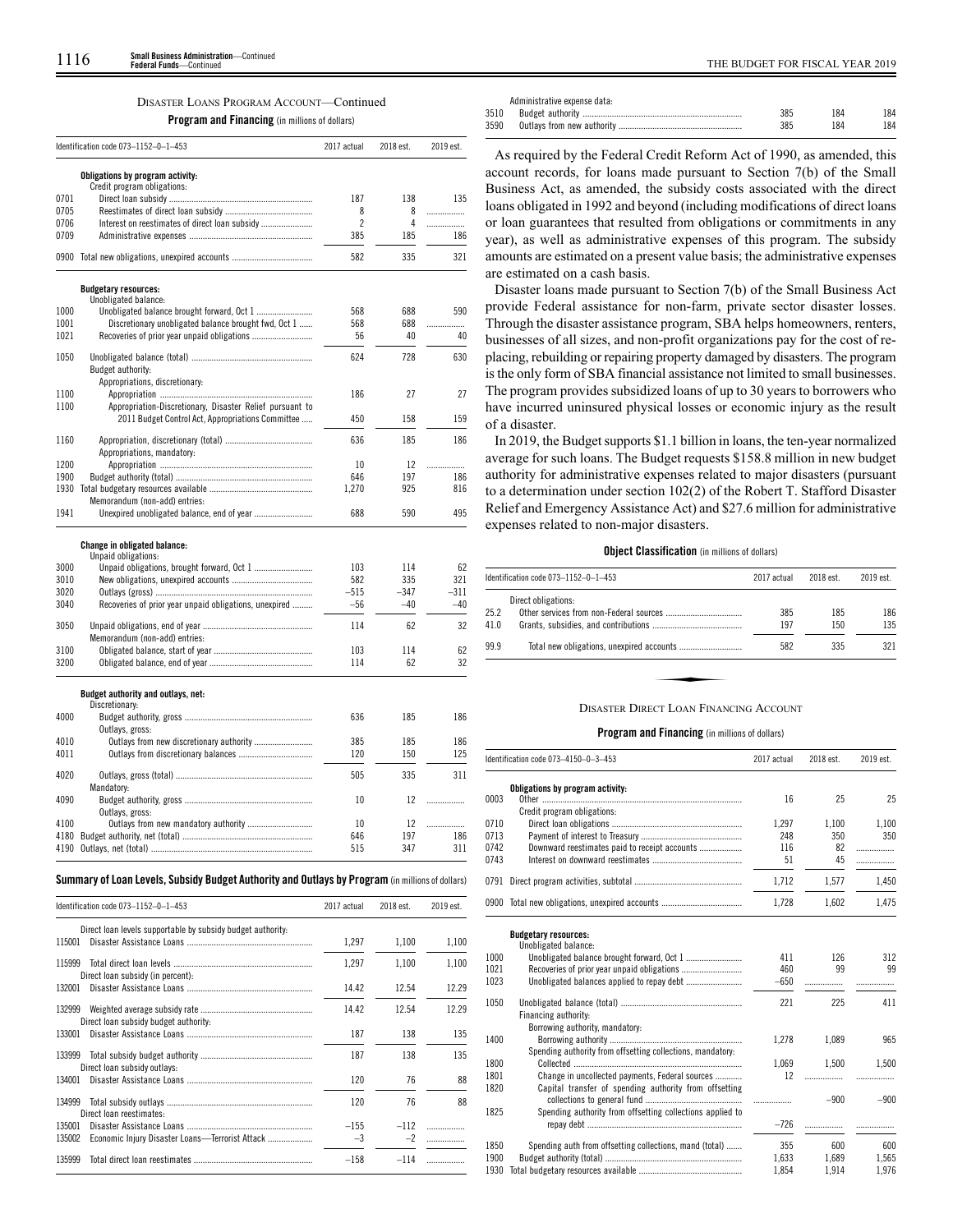# SMALL BUSINESS ADMINISTRATION **ADMINISTRATIVE PROVISIONS** 1117

| 1941 | Memorandum (non-add) entries:                                                                                              | 126      | 312      | 501      |
|------|----------------------------------------------------------------------------------------------------------------------------|----------|----------|----------|
|      | Change in obligated balance:<br>Unpaid obligations:                                                                        |          |          |          |
| 3000 |                                                                                                                            | 856      | 805      | 795      |
| 3010 |                                                                                                                            | 1.728    | 1.602    | 1,475    |
| 3020 |                                                                                                                            | $-1,319$ | $-1,513$ | $-1,513$ |
| 3040 | Recoveries of prior year unpaid obligations, unexpired                                                                     | $-460$   | $-99$    | $-99$    |
| 3050 | Uncollected payments:                                                                                                      | 805      | 795      | 658      |
| 3060 | Uncollected pymts, Fed sources, brought forward, Oct 1                                                                     | $-103$   | $-115$   | $-115$   |
| 3070 | Change in uncollected pymts, Fed sources, unexpired                                                                        | $-12$    | .        | .        |
| 3090 | Memorandum (non-add) entries:                                                                                              | $-115$   | $-115$   | $-115$   |
| 3100 |                                                                                                                            | 753      | 690      | 680      |
| 3200 |                                                                                                                            | 690      | 680      | 543      |
|      | Financing authority and disbursements, net:<br>Mandatory:                                                                  |          |          |          |
| 4090 |                                                                                                                            | 1,633    | 1,689    | 1,565    |
|      | Financing disbursements:                                                                                                   |          |          |          |
| 4110 |                                                                                                                            | 1,319    | 1,513    | 1,513    |
|      | Offsets against gross financing authority and disbursements:<br>Offsetting collections (collected) from:                   |          |          |          |
| 4120 |                                                                                                                            | $-120$   | $-76$    | $-88$    |
| 4120 |                                                                                                                            | $-8$     | -8       | .        |
| 4120 |                                                                                                                            | $-2$     | $-4$     | .        |
| 4122 |                                                                                                                            | $-61$    | $-230$   | $-230$   |
| 4123 |                                                                                                                            | $-878$   | $-1.182$ | $-1.182$ |
| 4130 | Offsets against gross budget authority and outlays (total)<br>Additional offsets against financing authority only (total): | $-1.069$ | $-1,500$ | $-1.500$ |
| 4140 | Change in uncollected pymts, Fed sources, unexpired                                                                        | $-12$    | .        | .        |
| 4160 |                                                                                                                            | 552      | 189      | 65       |
| 4170 |                                                                                                                            | 250      | 13       | 13       |
| 4180 |                                                                                                                            | 552      | 189      | 65       |
| 4190 |                                                                                                                            | 250      | 13       | 13       |

### **Status of Direct Loans** (in millions of dollars)

| Identification code 073-4150-0-3-453 |                                                                        | 2017 actual | 2018 est. | 2019 est. |  |
|--------------------------------------|------------------------------------------------------------------------|-------------|-----------|-----------|--|
|                                      | Position with respect to appropriations act limitation on obligations. |             |           |           |  |
| 1121                                 |                                                                        | 4.188       | 4.188     | 4.188     |  |
| 1143                                 | Unobligated limitation carried forward (P.L. xx) (-)                   | $-2.891$    | $-3.088$  | $-3,088$  |  |
| 1150                                 |                                                                        | 1.297       | 1.100     | 1.100     |  |
|                                      | Cumulative balance of direct loans outstanding:                        |             |           |           |  |
| 1210                                 |                                                                        | 6.027       | 6.191     | 6,316     |  |
| 1231                                 |                                                                        | 888         | 712       | 1.032     |  |
| 1251                                 | Write-offs for default:                                                | $-638$      | $-500$    | $-490$    |  |
| 1263                                 |                                                                        | $-85$       | $-87$     | $-89$     |  |
| 1264                                 |                                                                        | $-1$        |           |           |  |
| 1290                                 |                                                                        | 6,191       | 6.316     | 6.769     |  |

### **Balance Sheet** (in millions of dollars)

| Identification code 073-4150-0-3-453 |                                                                   | 2016 actual | 2017 actual |
|--------------------------------------|-------------------------------------------------------------------|-------------|-------------|
|                                      | ASSETS:                                                           |             |             |
| 1101                                 | Net value of assets related to post-1991 direct loans receivable: | 1.174       | 417         |
| 1401                                 |                                                                   | 6.027       | 6,191       |
| 1405                                 |                                                                   | $-937$      | $-896$      |
| 1499                                 | Net present value of assets related to direct loans               | 5,090       | 5,295       |
| 1999                                 | LIABILITIES:                                                      | 6.264       | 5.712       |
| 2103                                 | Federal liabilities:                                              | 6.260       | 5,709       |
| 2105                                 |                                                                   | 4           | 3           |
| 2999                                 |                                                                   | 6,264       | 5,712       |
| 4999                                 |                                                                   | 6,264       | 5.712       |

# DISASTER LOAN FUND LIQUIDATING ACCOUNT

**Program and Financing** (in millions of dollars)

|      | Identification code 073-4153-0-3-453<br>2017 actual                                             |    | 2018 est. | 2019 est. |
|------|-------------------------------------------------------------------------------------------------|----|-----------|-----------|
|      | <b>Budgetary resources:</b><br>Budget authority:                                                |    |           |           |
| 1800 | Spending authority from offsetting collections, mandatory:                                      |    |           |           |
| 1820 | Capital transfer of spending authority from offsetting                                          | -1 | ᅴ         |           |
|      | Budget authority and outlays, net:<br>Mandatory:                                                |    |           |           |
|      | Offsets against gross budget authority and outlays:<br>Offsetting collections (collected) from: |    |           |           |
| 4123 |                                                                                                 |    |           |           |
| 4180 |                                                                                                 |    |           |           |
| 4190 |                                                                                                 | -1 |           |           |

### **Status of Direct Loans** (in millions of dollars)

|      | Identification code 073-4153-0-3-453            | 2017 actual | 2018 est. | 2019 est. |
|------|-------------------------------------------------|-------------|-----------|-----------|
| 1210 | Cumulative balance of direct loans outstanding: |             |           |           |
| 1290 |                                                 |             |           |           |

### **Balance Sheet** (in millions of dollars)

|              | Identification code 073–4153–0–3–453                         | 2016 actual              | 2017 actual              |
|--------------|--------------------------------------------------------------|--------------------------|--------------------------|
|              | ASSETS:                                                      |                          |                          |
| 1101<br>1601 |                                                              | 2                        | 2                        |
| 1603         | Allowance for estimated uncollectible loans and interest (-) |                          | .                        |
| 1699         |                                                              | 2                        | 2                        |
| 1999         | LIABILITIES:                                                 | 2                        | $\overline{\phantom{a}}$ |
| 2104         |                                                              | $\overline{\phantom{a}}$ | 2                        |
| 4999         |                                                              | 2                        | $\overline{\phantom{a}}$ |
|              |                                                              |                          |                          |
|              |                                                              |                          |                          |
|              | FURIR REARING                                                | <b>CONTINUES</b>         |                          |

# **GENERAL FUND RECEIPT ACCOUNTS**

### (in millions of dollars)

|            |                                                                                                              | 2017 actual | 2018 est. | 2019 est. |
|------------|--------------------------------------------------------------------------------------------------------------|-------------|-----------|-----------|
|            | Offsetting receipts from the public:                                                                         |             |           |           |
| 073-272130 | Disaster Loan Program, Downward Reestimates of                                                               | 168         | 126       |           |
| 073-272210 | Business Loan Program, Negative Subsidies                                                                    |             | .         | 155       |
| 073-272230 | Business Loan Program, Downward Reestimates of                                                               | 1.033       | 1.617     | .         |
| 073-322000 | All Other General Fund Proprietary Receipts Including                                                        | $-1$        |           |           |
|            |                                                                                                              | 1.200       | 1.743     | 155       |
|            |                                                                                                              |             |           |           |
|            | $\mathbf{A}$ is the contract of $\mathbf{A}$ is the contract of $\mathbf{A}$ is the contract of $\mathbf{A}$ |             |           |           |

## ADMINISTRATIVE PROVISIONS—SMALL BUSINESS ADMINISTRATION

(INCLUDING CANCELLATION AND TRANSFER OF FUNDS)

*SEC. 520. Not to exceed 5 percent of any appropriation made available in this title for the Small Business Administration may be transferred between such appropriations upon the advance notification to the Committees on Appropriations of the House of Representatives and the Senate: Provided, That no transfer under this section may increase any such appropriation by more than 10 percent.*

*SEC. 521. For loans and loan guarantees that do not require budget authority and the program level has been established in this Act, the Administrator of the Small Business Administration may increase the program level for such loans and loan guarantees by not more than 15 percent: Provided, That prior to the Administrator implementing such an increase, the Administrator notifies, in writing, the Committees on Appropriations and Small Business of both Houses of Congress at least 15 days in advance.*